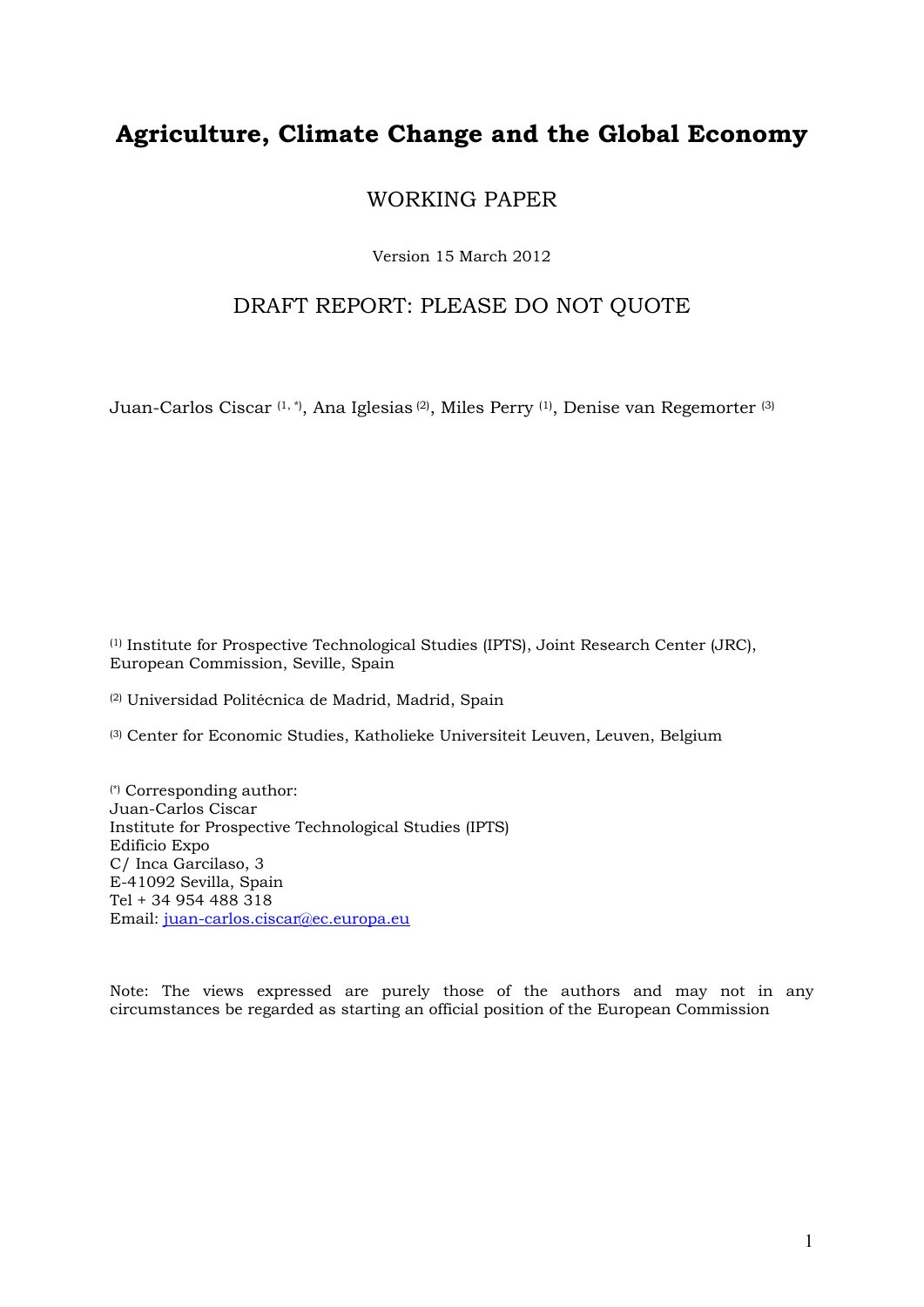#### *Abstract*

This article evaluates the economic consequences of climate impacts on the agriculture sector. A set of 27 climate change runs of the 2080s is analysed, covering three alternative climate futures: 2ºC (E1 scenario), 4ºC (A1B scenario) and high emission scenario (RCP scenario). The agriculture yield changes due to climate change are estimated with a bottom-up methodology. A global general equilibrium economic model is used to explore the implications of those scenarios on the world economy, mainly on economic activity (GDP) and economic welfare. If the 2080s climate would occur today, global welfare would fall by 0.5% under the high emission scenarios and by 0.3% in the lower emission scenario (E1). The regional impacts vary largely, with Africa, Asia, Latin America and India in particular being the most negatively affected, and experiencing significant agriculture price increases. The overall welfare loss for the world economy is estimated to be \$200 bn for the high emission scenarios.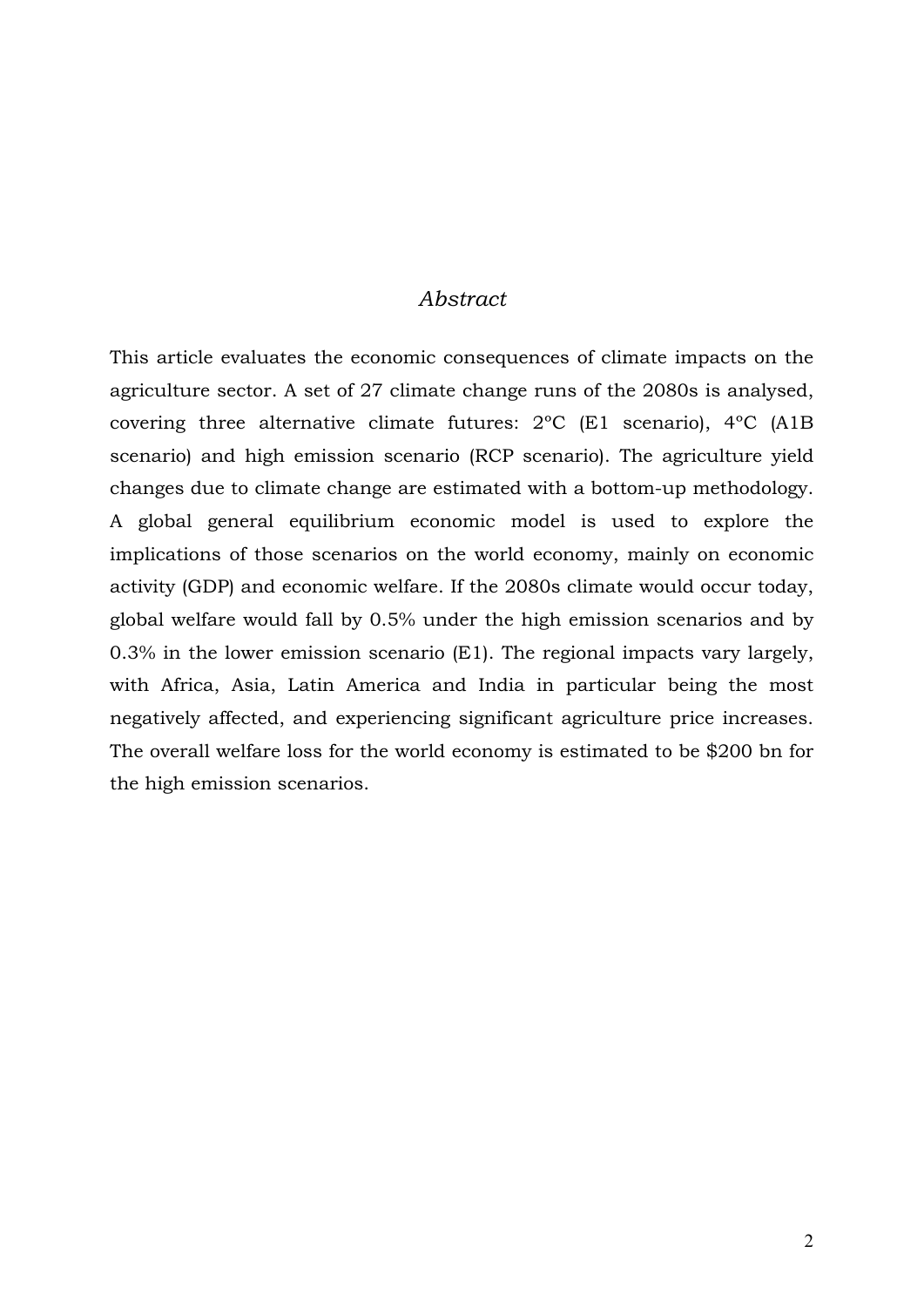## **1 Introduction**

Climate change can affect the economy through multiple channels, such as via the impacts on agricultural yields, the effects on coastal areas or the influence on tourism destinations. The literature has numerous references addressing the economic impacts of climate change, e.g. the Stern review (Stern, 2007), and Hitz and Smith (2004).

Among the various climate impact categories, agriculture is probably one of the most significant, i.e. impacts in agriculture can account for a large share in the overall climate damage. Indeed, as agriculture yields largely depend on climatic conditions, such as precipitation and temperature (e.g. Schlenkel and Roberts, 2009; Barrios et al., 2010), the link between climate change and the agriculture sector is direct.

Several studies have assessed the economic implications of climate change. Jorgenson et al. (2004) studied the economic consequences of a number of impact categories in the US economy. They found that the impacts due to agriculture represent around 3/4 of the overall impact. In a similar way, Ciscar et al. (2011) analysed the climate impacts in Europe. They concluded that among the four impact categories considered in the study (agriculture, coastal systems, river floods and tourism), the impacts on agriculture are among the largest ones, together with impacts on coastal areas.

Moreover, the impacts in the agriculture sector can have serious equity consequences. Less developed countries and low income social groups appear to be more vulnerable to changes in agriculture prices, which can be potentially largely affected by climate change (e.g. Hertel et al. 2010).

Several studies have addressed the implications of climate change for agricultural yields, including Parry et al. (2004), Cline (2007) and Reilly et al. (2007).

The main purpose of this article is to analyse the general equilibrium consequences of climate change in agriculture at the world level. A comparative static computable general equilibrium (CGE) framework is used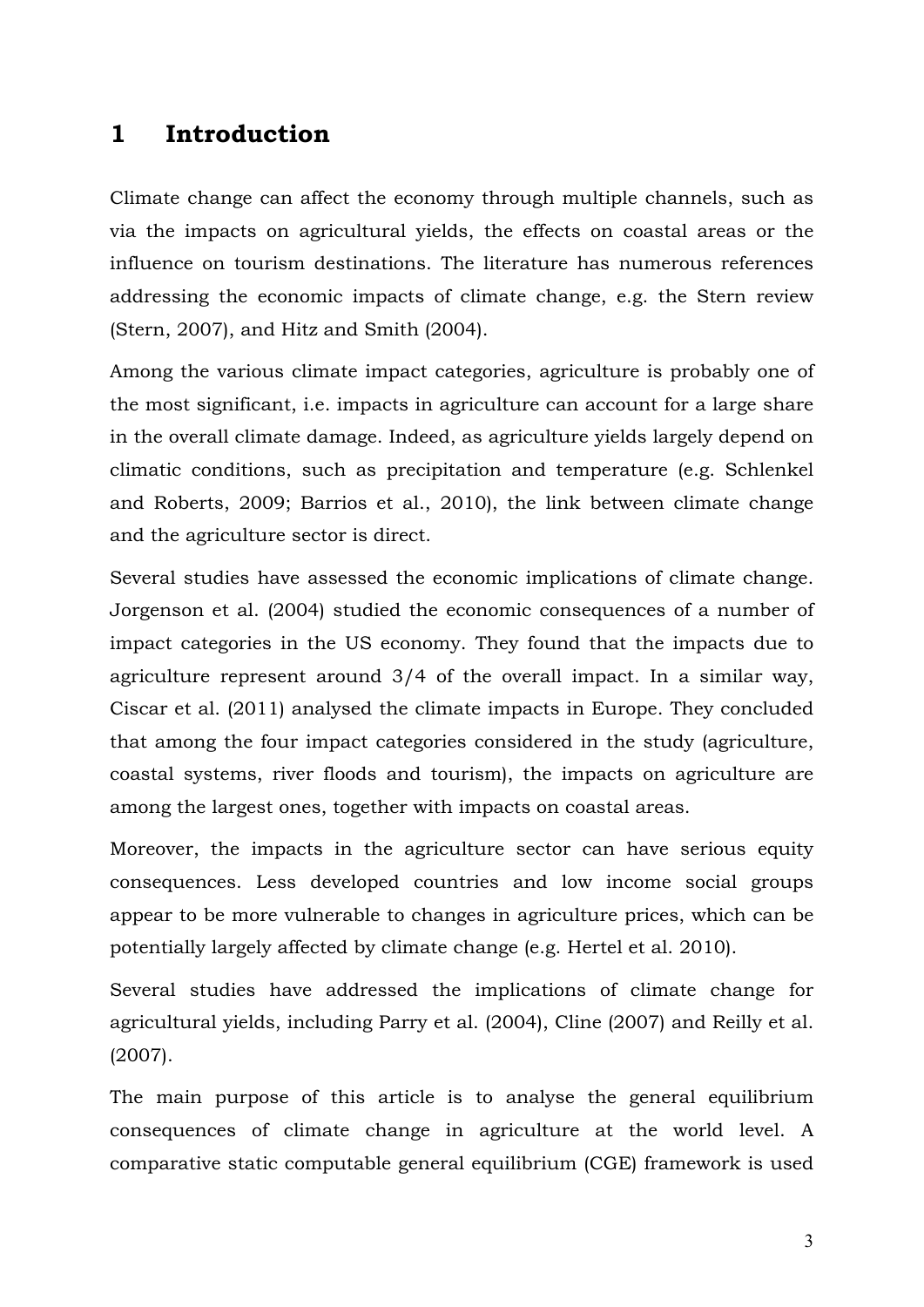to assess the economic implications in terms of economic activity (GDP) and household welfare. The CGE methodology also allows exploring the implications for different regions and sectors.

This analysis extends the study of Ciscar et al. (2011), which addressed climate change impacts in Europe only, to the world level, but only considering the agriculture impacts. The methodology integrates three elements of the analysis: high-resolution climate data, a bottom-up simulation of the impacts in the agriculture sector and, thirdly, the integration of those biophysical impacts within a CGE model.

Most of the references of the literature on climate agriculture impacts have assumed a certain regional pattern of yield changes, based on results from the literature (e.g. Hertel et al., 2010). The new element of our analysis is the use of a set of consistent global climate data, from which the yield changes are estimated running a high-resolution agriculture model (Iglesias et al. 2012). The climate dataset is derived from global circulation models (GCMs), therefore benefitting from consistency in the spatial correlation among climate variables. The CGE analysis also keeps consistency on the spatial dimension thanks to the appropriate modelling of international trade flows.

To date, however, no study has consistently made use of such bottom-up results to draw estimates of damage functions, nor have the assessment been made on a global scale. Such damage functions could be used to update the available evidence on climate impacts (dating in most cases from the 1990s) and overcoming their severe data and methodological limitations, as noted e.g. by Hanemann (2008).

The article is organised in five sections, including this introduction. Section 2 presents the methodology. Section 3 explains the main features of the agriculture yield changes induced by climate change, which is the input to the CGE analysis. Section 4 discusses the economic results of the analysis, including a first exploration of the shape of the agriculture damage function for some large economies. Section 5 concludes noting possible extensions of the paper.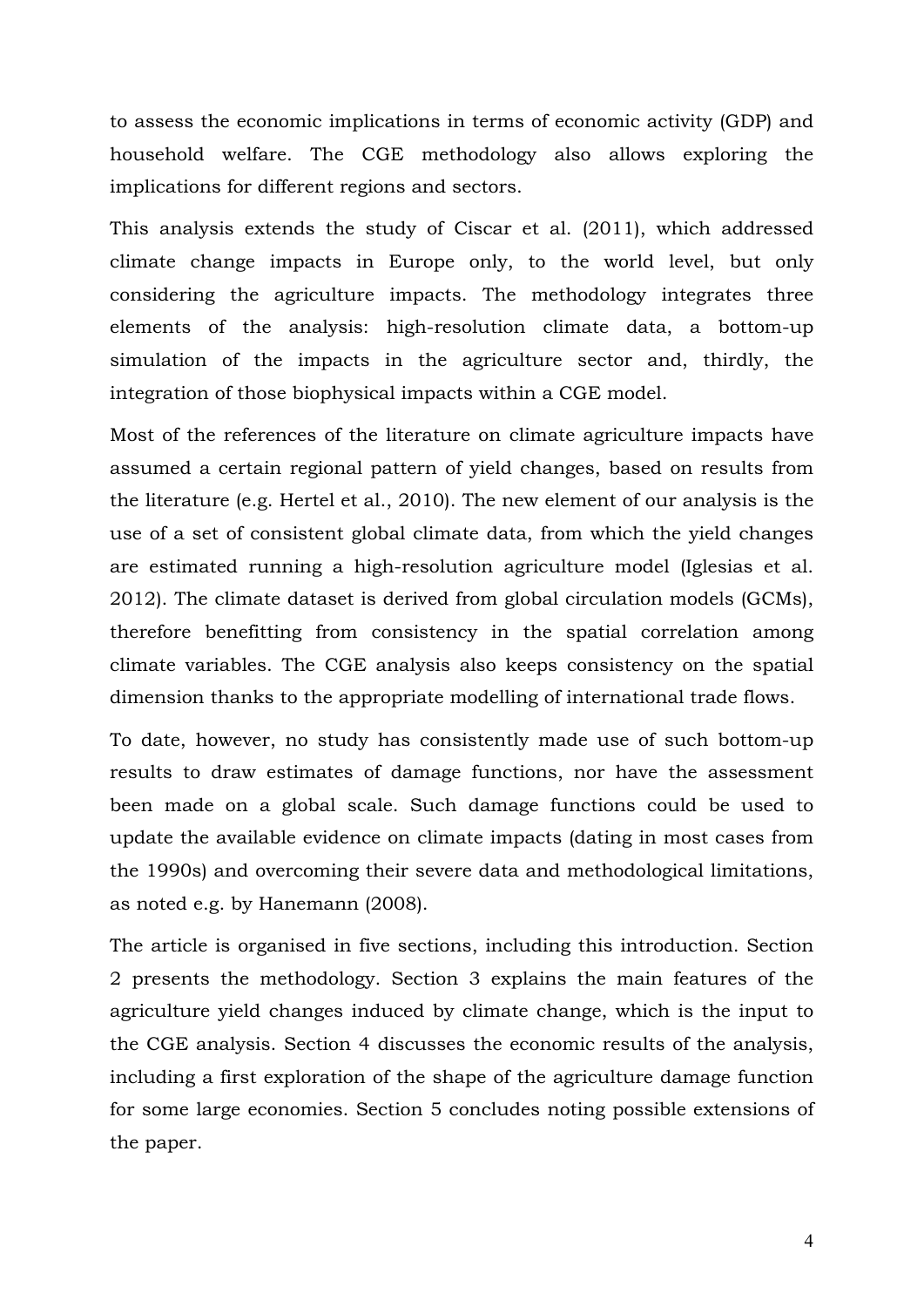# **2 Methodological approach**

The methodology of this study has several steps. Firstly, detailed climate data are obtained from GCM runs. Secondly, the temperature and precipitation data from the GCMs are introduced into an agriculture modelling system to compute the agricultural yield changes. Thirdly, the yield changes are interpreted as productivity shocks that affect a global CGE model, world GEM-E3. This section explains those steps.

### *2.1 Climate change data*

1

Agriculture yield changes are simulated using projections of temperature and precipitation from GCMs. 27 climate data sets have been considered in this study. The climate data were elaborated in the ClimateCost project (Christensen et al. 2011), and were originally computed in the FP6 ENSEMBLES project.

There are three climate change scenarios, defined as those derived from the same set of socioeconomic determinants, mainly population dynamics and economic growth. The first scenario is the A1B scenario of the IPCC SRES (Nakicenovic and Swart, 2000), which implies approximately a global temperature increase of 4ºC, compared to the pre-industrial level. The second scenario is the E1 scenario, which would lead to a global temperature increase of 2ºC. The third scenario, called RCP, is a high emission scenario, derived from the recent reduction concentration pathways (Moss et al., 2010)1.

There are twelve runs for the A1B scenario, fourteen runs for the E1 scenario and one for the RCP scenario. Figure 1 represents the global temperature increase of the individual runs (thin lines) and the average of the GCM results for each scenario (thick lines), all compared to the 1961- 1990 period. One can see the large range of temperature projections from the same climate scenario. Indeed, different combinations of GCMs and regional climate models (RCMs) lead to different climate runs. Annex 1 has a table

<sup>&</sup>lt;sup>1</sup> RCP stands for reduction concentration pathway. The scenario here used is called RCP8.5, referring to radiative forcing of 8.5  $W/m^2$ .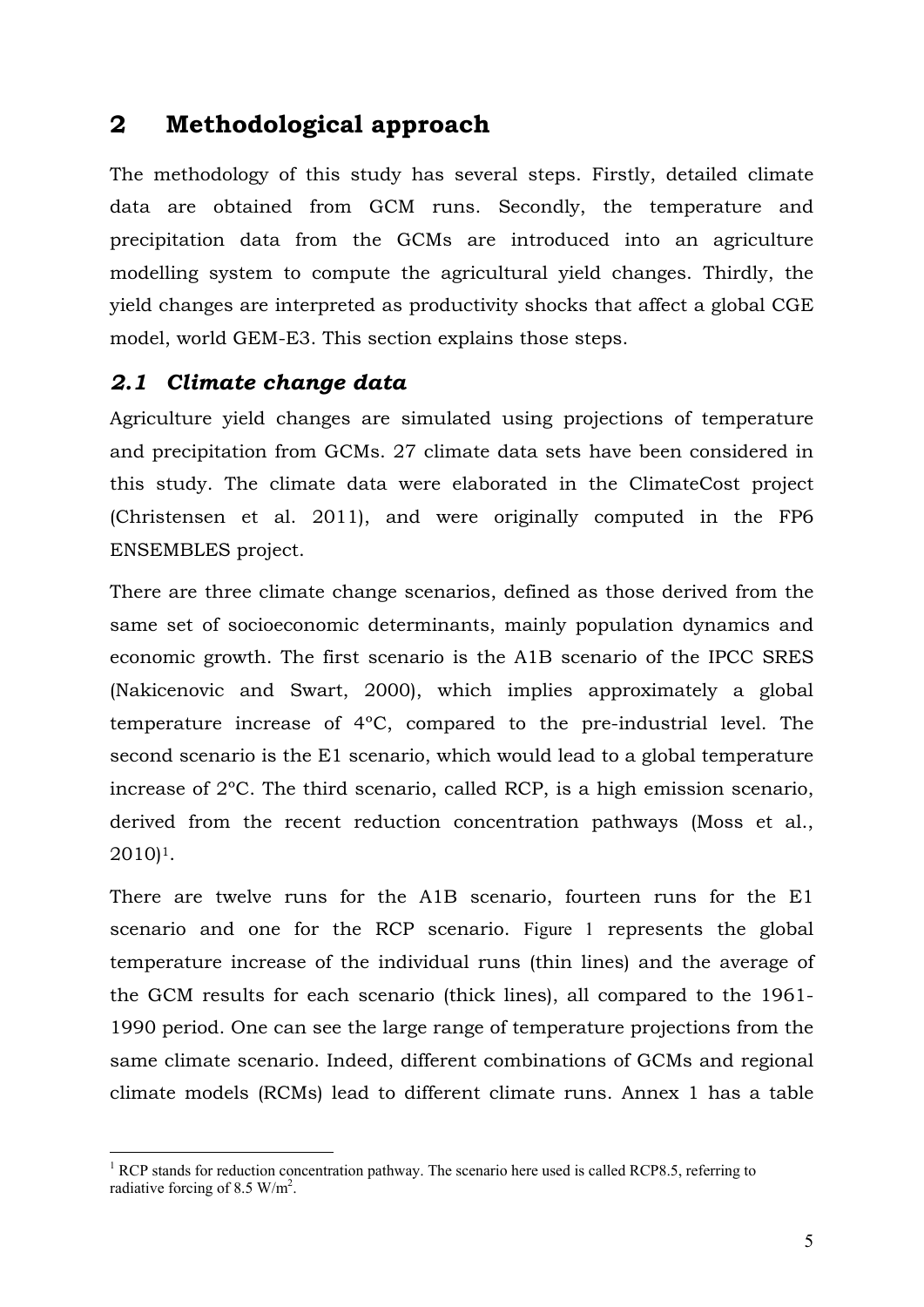that details the specific climate models used in each run, as well as the climate modelling centre where they have been computed.

**Figure 1. Projected change in global mean temperature (°C) with respect to the 1961-1990 baseline for the A1B (red) and E1 (green) emissions scenarios. Results from the ENSEMBLES project GCM runs. Blue line shows the EC-Earth RCP8.5 model run, thin lines show individual models, and thick red and green lines show ensemble mean.**



Source: ClimateCost project (Christensen et al., 2011).

## *2.2 The bottom-up modelling of yield changes*

The bottom-up agriculture impact assessment (Iglesias et al. 2011; Iglesias et al. 2012) uses the process-based DSSAT crop growth model. DSSAT models the relationship between agriculture yields of different crops and their determinants, i.e. soil characteristics, CO2 concentration, crop water (precipitation and irrigation), temperature over the growing season and management measures, taking into account adaptation at farm level. The model's main output is yield changes.

Three crops have been considered (maize, wheat and rice), which account approximately for 75% of global trade of agriculture goods.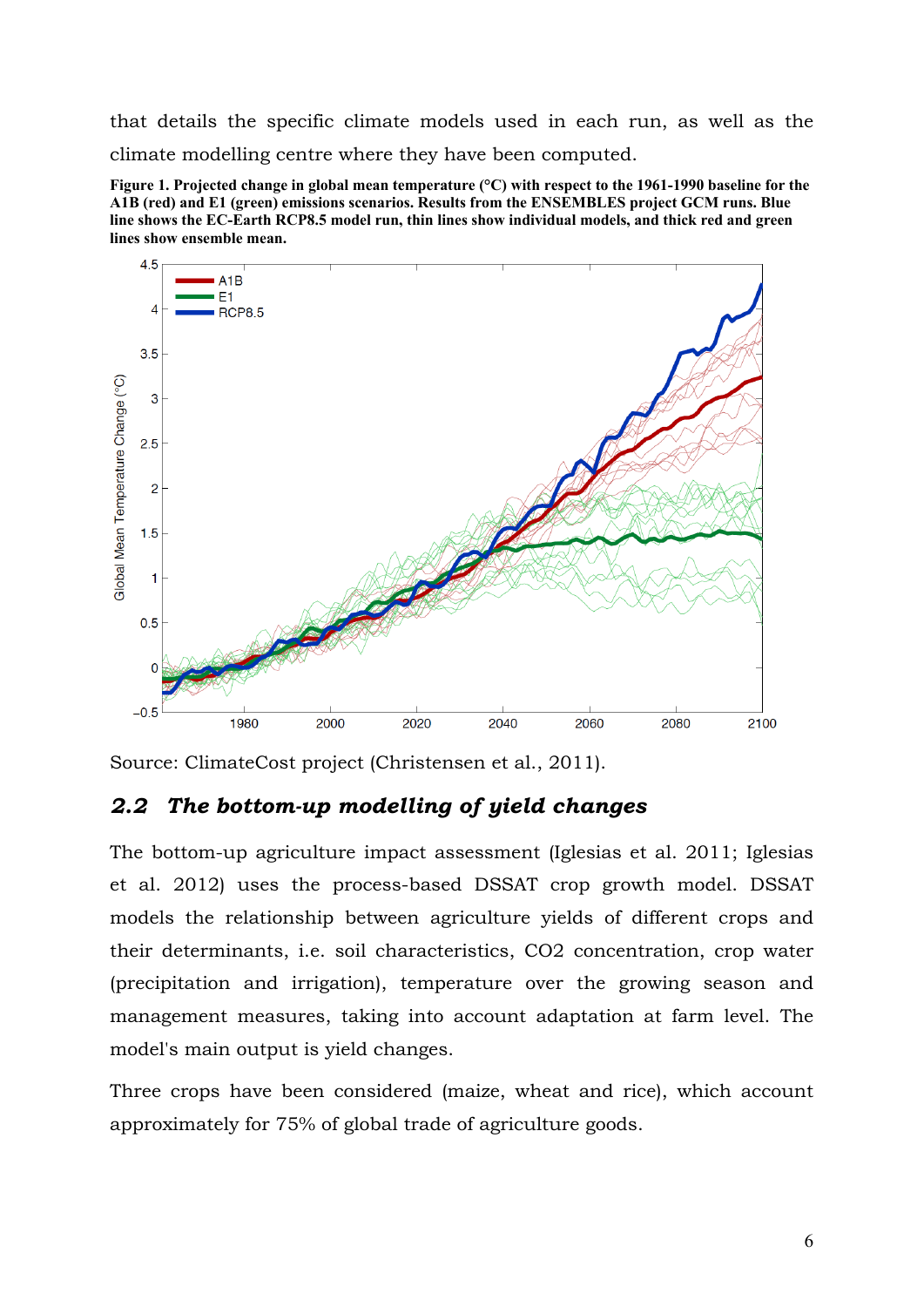The yield changes at country level have been computed by simple weighting of the yield changes for the sites in each country. A total of 1141 climatic sites are considered in the world. The world is divided into 73 agroclimatic regions and the modelling framework considers that there can be shifts in the agroclimatic regions due to climate change.

Regarding adaptation, it is assumed that farmers can change the planting dates without an extra cost. Other farm-level adaptation options, such as water irrigation and fertilizers use, are not considered in this exercise.

It should be noted that the CGE modelling setup implicitly considers some adaptation as the production technology<sup>2</sup> allows some substitution between agricultural inputs (e.g. labour, capital, intermediates) in response to changing relative prices in the economy. However, this substitution is not based on detailed biophysical modelling.

### *2.3 World GEM-E3 model*

The global version of the General Equilibrium Model for Energy-Economy-Environment interactions (GEM-E3) is a multi-country, multi-sector computable general equilibrium model of the world economy linking the economies through endogenous bilateral trade (E3MLAB, 2010). The GEM-E3 database is based on GTAP 7 (base year 2004)3.

Twelve regions are considered in the model: Japan, USA, Canada, Australia and New Zealand, EU15, New EU member states, rest of EU, China, India, Former Soviet Union, Brazil and a tenth region (Rest of the World) formed by Africa and all countries not included elsewhere. In this way, all countries of the world are covered by both the agricultural and CGE models (albeit at a high level of aggregation in the latter case).

GEM-E3 covers the interactions between the economy, the energy system and the environment. It allows the evaluation of the welfare and distributional effects of various environmental policy scenarios, and exogenous shocks such as climate change. The output of GEM-E3 includes

<sup>1</sup>  $2$  The GEM-E3 model production function is a multi-level nested constant elasticity of substitution (CES) structure.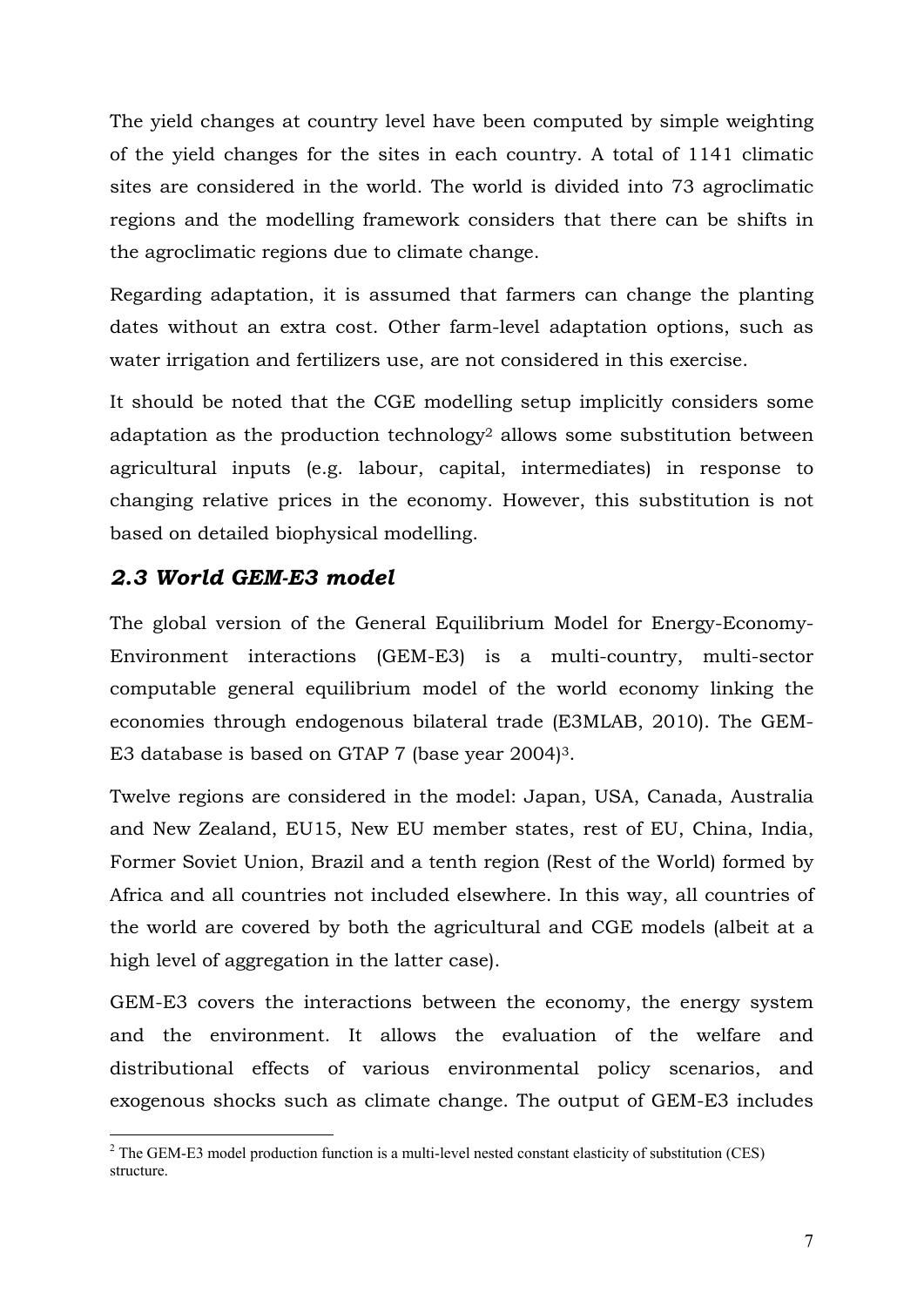projections of input-output tables, employment, capital flows, government revenues, household consumption and welfare, energy use, and emissions, among other variables.

The model computes simultaneously the equilibrium prices of goods, services, labour, and capital. The model considers the following economic agents: households, firms, government and foreign sector. The Government behaviour is exogenous in GEM-E3. Under general equilibrium the supply in any market equals the demand and all agents maximize their objective function (benefits for firms and welfare for households) given the corresponding budget restrictions. The global model has ten productive sectors (Table 1).

| Table 1. Sectors of the world GEM-E3 model |  |
|--------------------------------------------|--|
| Agriculture                                |  |
| Fuels                                      |  |
| Electricity                                |  |
| Energy Intensive                           |  |
| Consumer Goods                             |  |
| Industry                                   |  |
| Construction                               |  |
| Trade and Transport                        |  |
| Market Services                            |  |
| Non market Services                        |  |

# The economic agents (firms and consumers) optimise their objective, subject to various constraints, and determine the supply or demand of capital, energy, environment, labour and other goods. The firms' production uses capital, labour, energy (i.e. electricity and fuels) and intermediate consumption of goods from other branches. For each region, a representative consumer allocates his total expected income between consumption of goods and services, savings and leisure. The demand of goods by the consumers, the firms (for intermediate consumption and investment) and the public sector constitutes the total domestic demand. This total demand is allocated between domestic goods and imported goods, depending on the relative prices4.

 $\frac{1}{3}$ https://www.gtap.agecon.purdue.edu/

<sup>&</sup>lt;sup>4</sup> The CGE model follows the Armington assumption (Armington, 1969).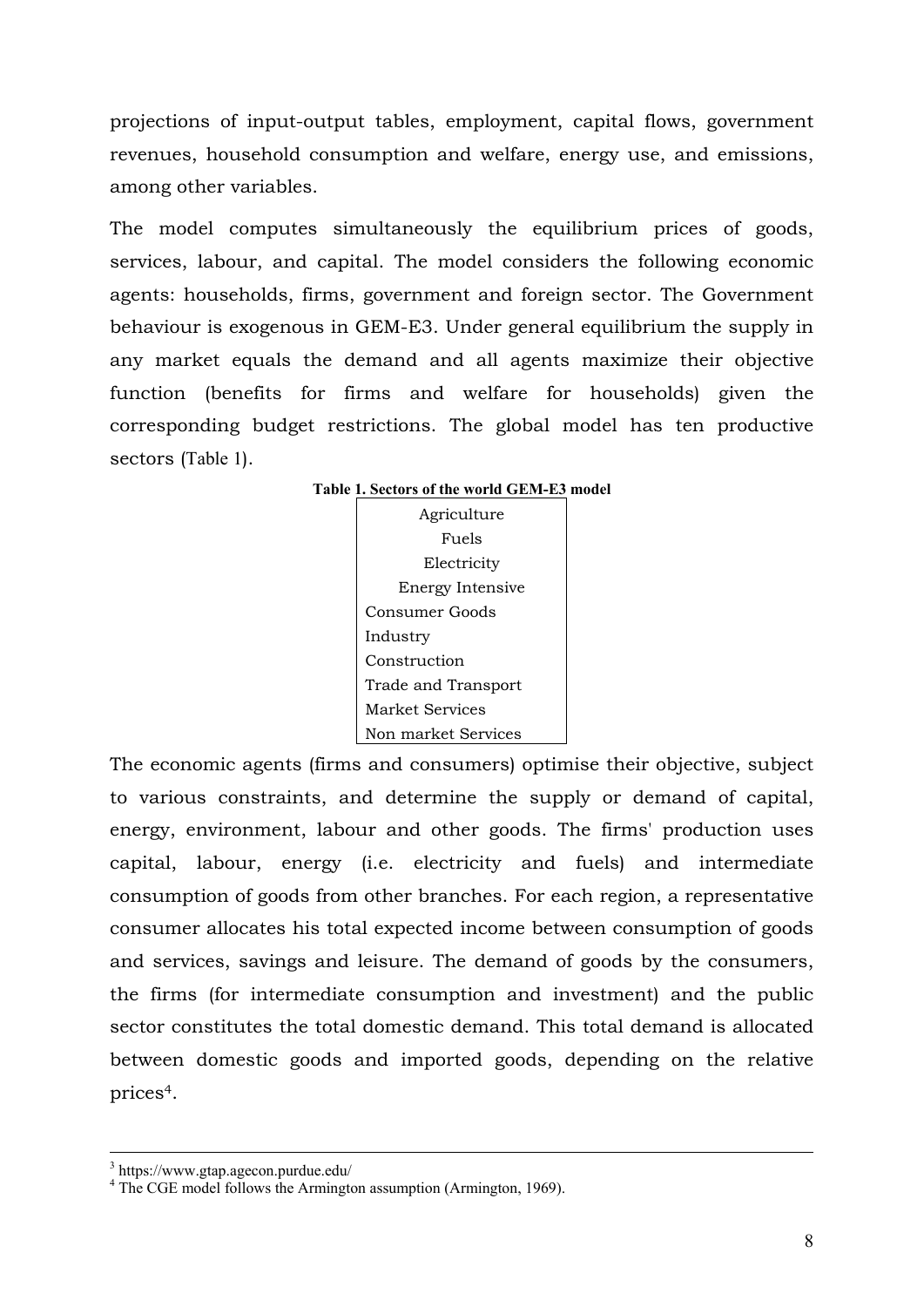# *2.4 The implementation of the climate sectoral shocks in GEM-E3*

The agricultural model computes the changes in yields, in t/Ha. These would be naturally implemented in a CGE model with land as a production factor as a shock to land productivity. However, the current world version of GEM-E3 does not feature land as an individual production factor.

Therefore, the yield changes have been implemented in the GEM-E3 model as a change in total factor productivity (TFP) in the agriculture sector5, the same way as in Ciscar et al.  $(2012)^6$ . The TFP term can be interpreted as capturing the elements affecting output that are not accounted for by the included production factors, such as combinations of intermediate and factor inputs or technological progress.

The 2080s productivity shocks are implemented in the year 2010. Such  $\epsilon$  comparative static approach<sup>7</sup> avoids adding other sources of uncertainty into the exercise, for instance regarding economic growth over 70 years.

# **3 The shock to the model: agriculture yield changes**

Agriculture yield changes for each climate scenario refer to a set of 161 countries. Two transformations are necessary in order to derive the yield changes of the 12 countries of the world GEM-E3 model. Firstly, the yield changes have to be aggregated to the 12 regions of the model. Secondly, as the agriculture sector in the GEM-E3 model also includes forestry, fisheries and livestock the productivity change has to be adjusted.

The net production of crops in value terms from FAOSTAT (FAO, 2012) has been used to weight the country-level yield changes and obtain yield changes for the GEM-E3 regions. Table 2 represents the resulting yield changes for the average or ensemble of the A1B and E1 scenarios (named respectively as

The cost induced by farm level adaptation (e.g. fertilizer or irrigation cost) are not included.

<sup>&</sup>lt;sup>6</sup> An alternative would be to change capital productivity according to the yield changes. In the world version of the GEM-E3 model capital and land are aggregated into a single production factor called capital. This option is being texted currently by the authors and could be presented in the workshop.

 $^7$  This approach has been also followed by Aaheim et al. (2009) and Hertel et al. (2010).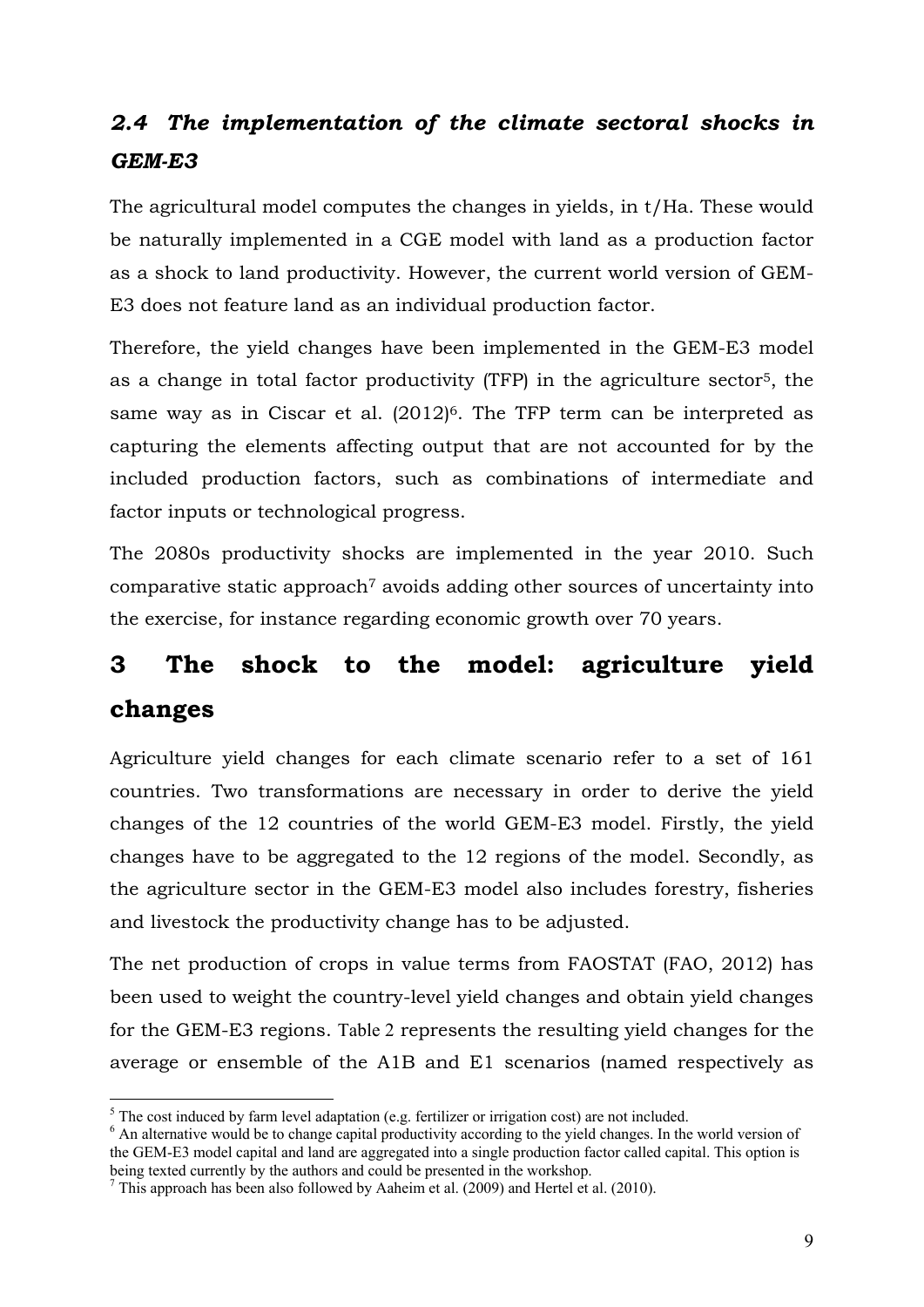A1B\_AV and E1\_AV in the following tables), and for the RCP scenario. Globally, yield loss (excluding the effects of any climate-induced land-use change) is estimated at 8% in high emission scenarios and 6% in the E1 scenario. Regarding the developing countries, India and the Rest of the World region are the most negatively affected by climate change, with yield change losses between 15% and 20% for the high emission scenarios. The yield losses are reduced approximately by half under the E1 scenario.

|                             | <b>Estimated Change in Crop Yield 2071-2100</b> |        |            |  |  |
|-----------------------------|-------------------------------------------------|--------|------------|--|--|
|                             | A1B AV                                          | E1 AV  | <b>RCP</b> |  |  |
| China                       | 8%                                              | $-2%$  | 11%        |  |  |
| Japan                       | $-19%$                                          | $-11%$ | $-21%$     |  |  |
| India                       | $-21%$                                          | $-10%$ | $-22%$     |  |  |
| Canada                      | 17%                                             | 10%    | 21%        |  |  |
| <b>USA</b>                  | $-12%$                                          | -6%    | $-15%$     |  |  |
| <b>Brazil</b>               | -3%                                             | -8%    | 1%         |  |  |
| $EU-15$                     | $-12%$                                          | -3%    | $-11%$     |  |  |
| <b>EU-New Member States</b> | $-1\%$                                          | 1%     | 0%         |  |  |
| Australia & New             |                                                 |        |            |  |  |
| Zealand                     | 2%                                              | 9%     | 5%         |  |  |
| Norway & Switzerland        | 17%                                             | 12%    | 23%        |  |  |
| Former Soviet Union         | 10%                                             | 6%     | 13%        |  |  |
| Rest of the World           | $-16%$                                          | -8%    | $-18%$     |  |  |
| Global Average              | -8%                                             | -6%    | -6%        |  |  |

**Table 2. Yield changes for the GEM-E3 regions in the ensembles scenarios**

Source: authors' own calculations

Regarding the share of agriculture crops in the agriculture sector, the GTAP dataset has been used to compute it for each model region. Multiplying the yield changes from Table 2 with the share of crops in GDP, we derive the 'initial' GDP shock $8$  – that is the value of the yield change relative to initial GDP (before general equilibrium effects are taken into account). In Table 3, we see that regions such as Japan and USA experience yield losses that are large in proportional terms, but small when expressed as a percentage of GDP due to the relatively small size of the agricultural sector. On the other hand, in the Rest of the World and, especially, India (regions that account for

<sup>&</sup>lt;sup>8</sup> One could interpret this initial shock as the direct impact on the economy, before taking into account the reaction of firms and households to relative price changes.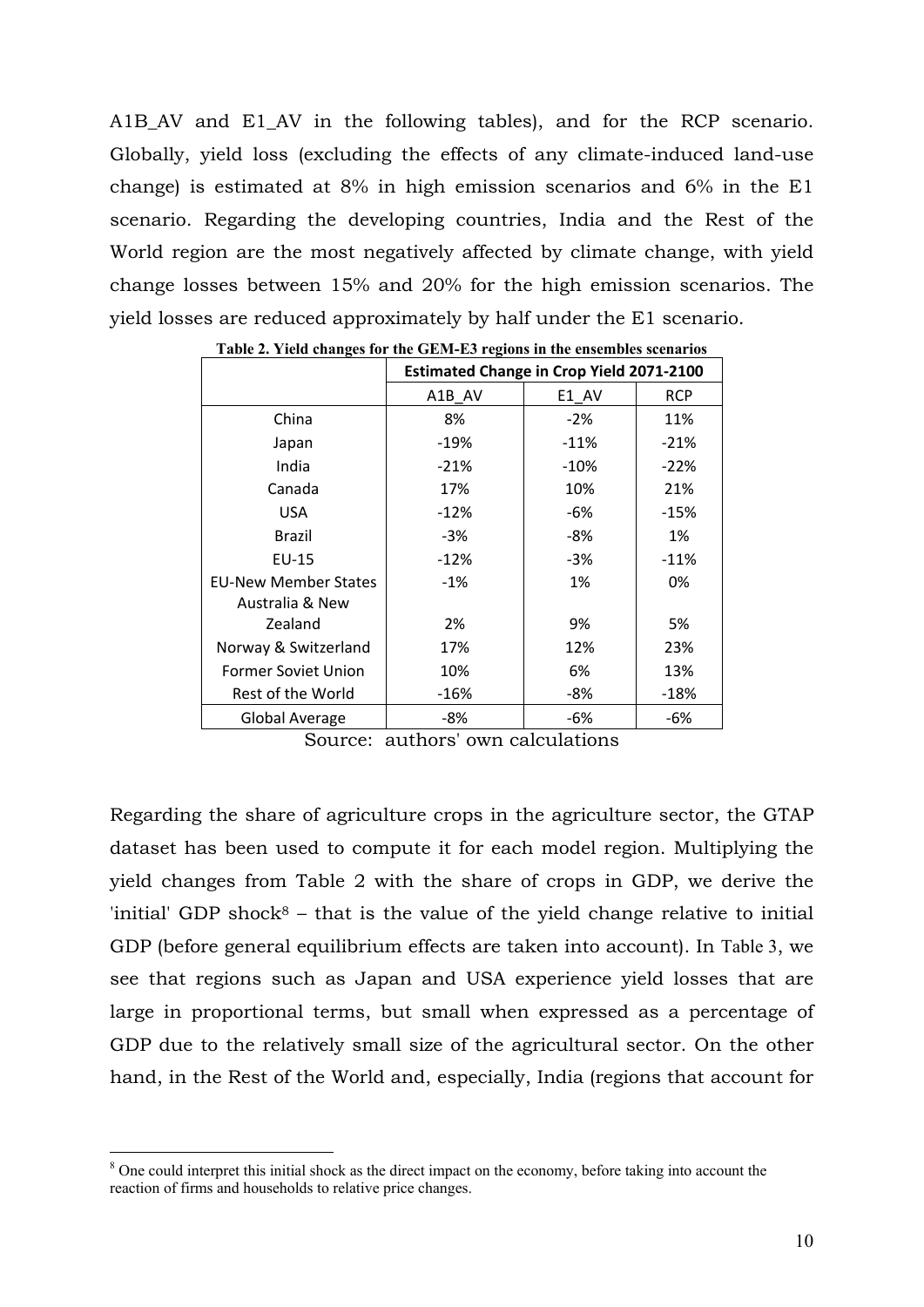over half of current global population<sup>9</sup>), the yield shock equates to a larger share of GDP (over 0.5% and 3% respectively in the high emission scenarios).

|                             | <b>Crop Share of GDP</b> |           | Yield Shock expressed as % of 2010 baseline GDP |            |
|-----------------------------|--------------------------|-----------|-------------------------------------------------|------------|
|                             | 2010 Baseline            | A1B_AV    | <b>E1_AV</b>                                    | <b>RCP</b> |
| China                       | 5.22%                    | $+0.41%$  | $-0.11%$                                        | $+0.56%$   |
| Japan                       | 0.90%                    | $-0.17%$  | $-0.10%$                                        | $-0.19%$   |
| India                       | 14.94%                   | $-3.20%$  | $-1.51%$                                        | $-3.27%$   |
| Canada                      | 0.85%                    | $+0.15%$  | $+0.08%$                                        | $+0.18%$   |
| USA.                        | 0.54%                    | $-0.07\%$ | $-0.03%$                                        | $-0.08\%$  |
| <b>Brazil</b>               | 4.84%                    | $-0.14%$  | $-0.39%$                                        | +0.06%     |
| $EU-15$                     | 1.09%                    | $-0.13%$  | $-0.04%$                                        | $-0.12%$   |
| <b>EU-New Member States</b> | 3.14%                    | $-0.04%$  | $+0.02%$                                        | $+0.01%$   |
| Australia & New             |                          |           |                                                 |            |
| Zealand                     | 2.05%                    | $+0.04%$  | $+0.18%$                                        | $+0.10%$   |
| Norway & Switzerland        | 0.78%                    | $+0.14%$  | $+0.09%$                                        | $+0.18%$   |
| Former Soviet Union         | 3.06%                    | $+0.30%$  | $+0.17%$                                        | $+0.40%$   |
| Rest of the World           | 5.21%                    | $-0.83%$  | $-0.43%$                                        | $-0.94\%$  |
| <b>Global Average</b>       | 2.09%                    | $-0.17%$  | $-0.12%$                                        | $-0.12%$   |

**Table 3. Size of ensembles scenario yield shock in relation to regional GDP**

Source: authors' own calculations

The yield shock as % of GDP expressed in Table 3 is the product of three elements, each of which have a greater impact on India than any other region. Firstly, India suffers the greatest fall in yield of any region in each scenario. This might be because India already experiences relatively high stress levels, and would therefore suffer more than other regions from additional stress caused by climate change10. Secondly, India has the highest share of agriculture in GDP and thirdly the highest share of crop production in agriculture (according to the GTAP7 database, from which GEM-E3 economic inputs are derived).

<sup>&</sup>lt;sup>9</sup> According to UN Population Statistics (www.un.org/popin), Africa, Asia and Latin America (excluding China, India, Brazil and Japan) accounted for 41% of world population in 2010. India alone accounts for a further 17%.  $10$  Cline (2007) also concludes that India would be one of the countries experiencing highest losses of agricultural output potential.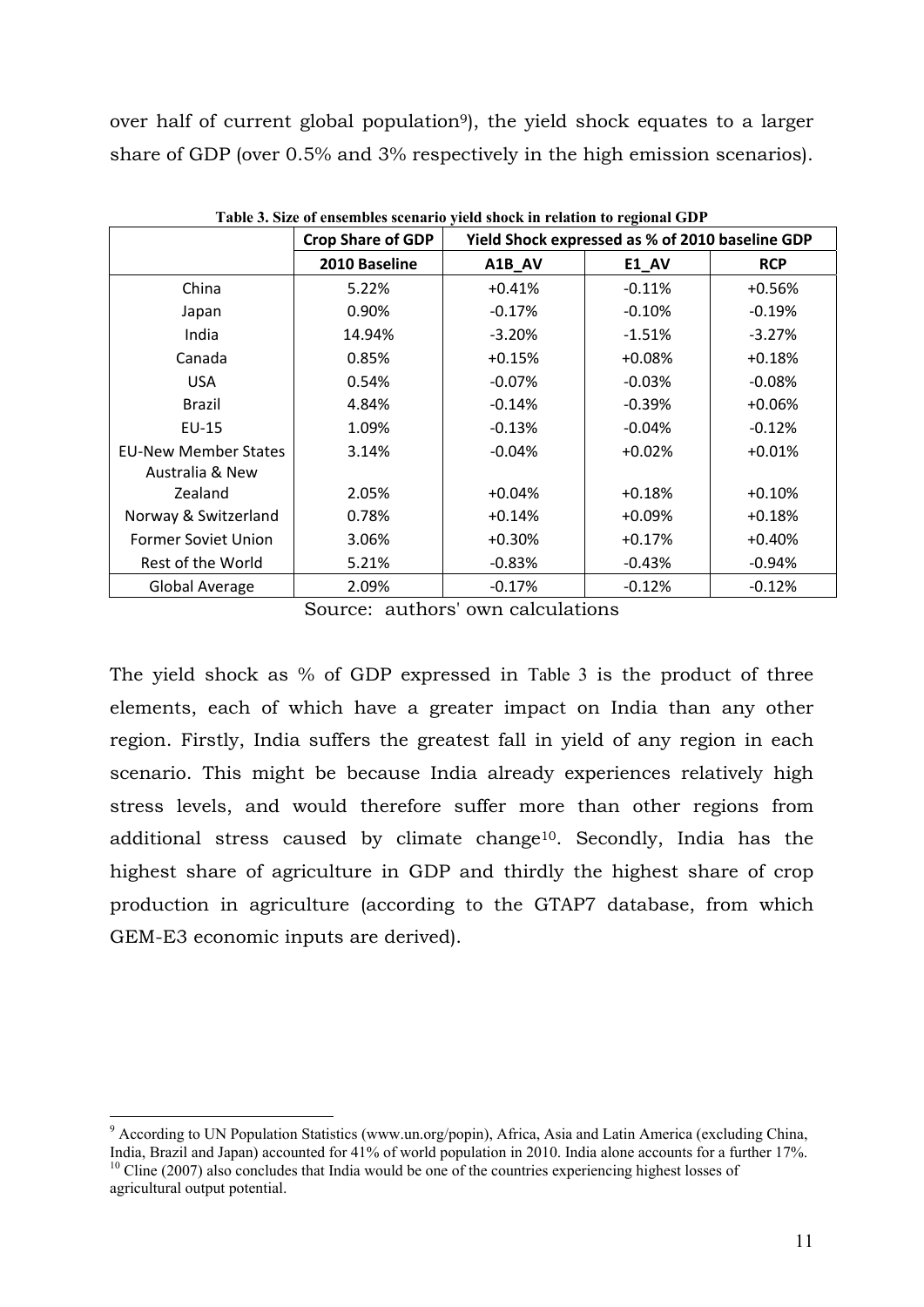## **4 Results**

This section presents and analyses the main results of the economic integration with the GEM-E3 model. In a first subsection, the overall impacts in GDP, prices and welfare are studied. The second subsection examines the effects on international trade across the world regions. A third subsection explores the shape of the agriculture damage function.

## *4.1 Impact on production (GDP), prices and welfare*

#### **GDP**

Entering the yield changes discussed in previous sections into the GEM-E3 model allows us to observe the general equilibrium (GE) effects of the agricultural climate change scenarios, which take into account the sectoral and regional interactions across the global economy. In terms of GDP change, the GE effect (shown in Table 4) is typically between 1.5 and 2 times as large as the initial shock (shown in Table 3).

| Table 4. Change in 2010 GDP due to ensembles yield changes |                                       |              |            |  |  |  |  |
|------------------------------------------------------------|---------------------------------------|--------------|------------|--|--|--|--|
|                                                            | Change in 2010 GDP due to Yield Shock |              |            |  |  |  |  |
|                                                            | A1B_AV                                | <b>E1_AV</b> | <b>RCP</b> |  |  |  |  |
| China                                                      | $+0.71%$                              | $-0.23%$     | $+0.98%$   |  |  |  |  |
| Japan                                                      | $-0.34%$                              | $-0.19%$     | $-0.37%$   |  |  |  |  |
| India                                                      | $-5.22%$                              | $-2.38%$     | $-5.34%$   |  |  |  |  |
| Canada                                                     | $+0.31%$                              | $+0.17%$     | $+0.38%$   |  |  |  |  |
| <b>USA</b>                                                 | $-0.14%$                              | $-0.06%$     | $-0.17%$   |  |  |  |  |
| Brazil                                                     | $-0.34%$                              | $-0.78%$     | $+0.04%$   |  |  |  |  |
| EU-15                                                      | $-0.29%$                              | $-0.08%$     | $-0.27%$   |  |  |  |  |
| <b>EU-New Member States</b>                                | $-0.18%$                              | $+0.02%$     | $-0.03%$   |  |  |  |  |
| Australia & New Zealand                                    | $+0.05%$                              | $+0.30%$     | $+0.15%$   |  |  |  |  |
| Norway & Switzerland                                       | $-0.07%$                              | $+0.01%$     | $-0.02%$   |  |  |  |  |
| <b>Former Soviet Union</b>                                 | $+0.51%$                              | $+0.30%$     | $+0.69%$   |  |  |  |  |
| Rest of the World                                          | $-1.51%$                              | $-0.77%$     | $-1.69%$   |  |  |  |  |
| <b>Global Average</b>                                      | $-0.40%$                              | $-0.21%$     | $-0.39%$   |  |  |  |  |

**Table 4. Change in 2010 GDP due to ensembles yield changes**

Source: authors' own calculations

In principle, we would expect the GE shock to be larger than the initial shock since non-agricultural sectors (e.g. the food industry and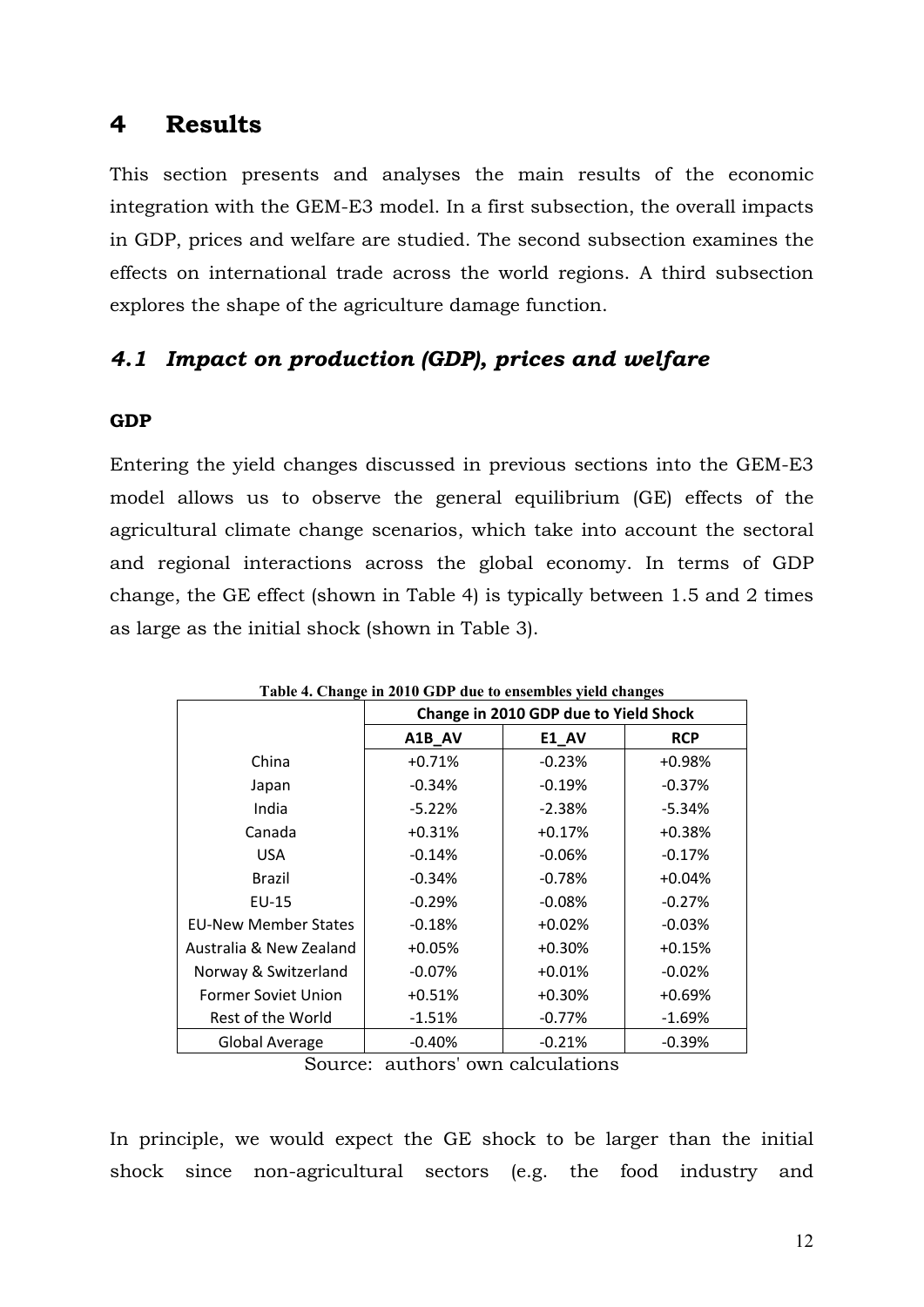manufacturing in general) would also be affected. However, the GE impact may be mitigated by the ability of producers and consumers to respond to price changes by changing consumption patterns and choices of productive inputs. In addition, at a regional level some exporters of agricultural products may benefit from improved terms of trade (an increase in the price of exports relative to price of imports).

In our results, the first type of effect is dominant. This can be seen by the fact that regions experience changes in GDP that are greater than the yield shock and acting in the same direction. The regions made worse off by this (experiencing a fall in yield and greater fall in GDP) are India and Rest of the World, while China and Canada are the greatest beneficiaries (experiencing increased yield and greater increase in GDP).

The two regions that do not always experience GDP and yield changes in the same direction are: Norway & Switzerland in the high emission scenarios and EU-New Member States in the RCP scenario. In each case, increases in crop yields (of over 15% in the case of Norway & Switzerland) are outweighed by a smaller global economy and higher prices.

#### **Prices**

The change in producer prices for agricultural products follows a similar regional pattern to the yield shock (see Table 5). Regions experiencing yield increases see falls in prices (Canada, China, former Soviet Union) while prices increase by over 10% in India, Rest of the World and Japan. Changes in the consumer price index are smaller, though the consumer price impact remains conspicuously high for India, reaching over 6% above the Reference scenario in the A1B and RCP. In the regions where agricultural prices fall (and where yield effects are positive), the fall in producer prices is essentially wiped out when aggregated into the consumer price index. This could partly be due to the small contribution of agriculture to consumer prices and partly related to the rise in incomes experienced as a result of the yield increase.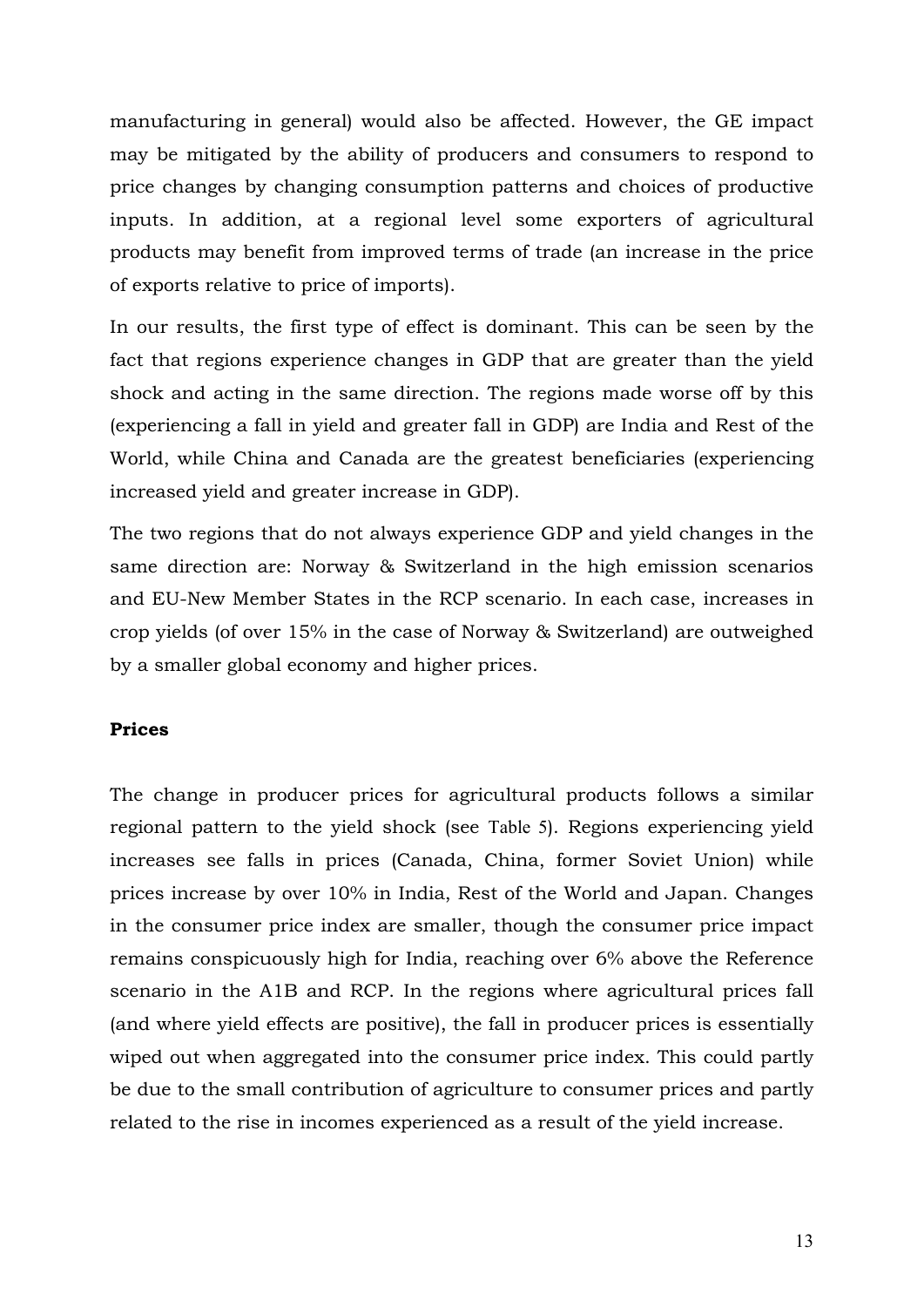|                             | <b>Change in Agricultural Producer</b><br><b>Prices</b><br>(vs. 2010 Reference) |           | <b>Change Consumer Price Index</b><br>(vs. 2010 Reference) |          |          |            |
|-----------------------------|---------------------------------------------------------------------------------|-----------|------------------------------------------------------------|----------|----------|------------|
|                             | A1B AV                                                                          | E1 AV     | <b>RCP</b>                                                 | A1B_AV   | E1_AV    | <b>RCP</b> |
| China                       | $-3.68%$                                                                        | 1.40%     | $-5.05%$                                                   | $-0.47%$ | 0.50%    | $-0.78%$   |
| Japan                       | 15.01%                                                                          | 8.08%     | 16.55%                                                     | 0.36%    | 0.19%    | 0.38%      |
| India                       | 22.15%                                                                          | 9.41%     | 22.73%                                                     | 6.48%    | 2.88%    | 6.66%      |
| Canada                      | -5.91%                                                                          | $-3.47\%$ | $-7.19%$                                                   | 0.67%    | 0.35%    | 0.74%      |
| <b>USA</b>                  | 7.42%                                                                           | 3.39%     | 9.08%                                                      | 0.12%    | 0.06%    | 0.12%      |
| Brazil                      | 3.22%                                                                           | 7.13%     | $-0.02%$                                                   | 0.77%    | 0.35%    | 0.82%      |
| EU-15                       | 7.25%                                                                           | 2.06%     | 6.60%                                                      | 0.52%    | 0.22%    | 0.51%      |
| <b>EU-New Member States</b> | 1.52%                                                                           | $-0.11%$  | 0.32%                                                      | 0.57%    | 0.22%    | 0.48%      |
| Australia & New Zealand     | $-0.46%$                                                                        | $-3.97%$  | $-1.83%$                                                   | 0.45%    | 0.13%    | 0.42%      |
| Norway & Switzerland        | -6.39%                                                                          | $-4.42%$  | -8.44%                                                     | 0.41%    | 0.18%    | 0.39%      |
| <b>Former Soviet Union</b>  | $-4.70%$                                                                        | $-2.80\%$ | $-6.35%$                                                   | 0.00%    | $0.00\%$ | $-0.15%$   |
| Rest of the World           | 11.97%                                                                          | 5.92%     | 13.66%                                                     | 1.44%    | 0.74%    | 1.55%      |

**Table 5. Change in agricultural producer prices and overall consumer price index in ensembles scenarios**

Source: authors' own calculations

#### **Welfare**

The effect on equivalent variation (EV) in percentage terms is similar to the GDP change (see Table 6). In almost all cases the change in EV is slightly larger (and therefore more negative for India and Rest of the World and more positive for China). We see only two cases where the changes in GDP and EV are in opposite directions (Australia & New Zealand A1B and Norway & Swizerland RCP). In each one, the relative changes in GDP and EV are among the smallest recorded.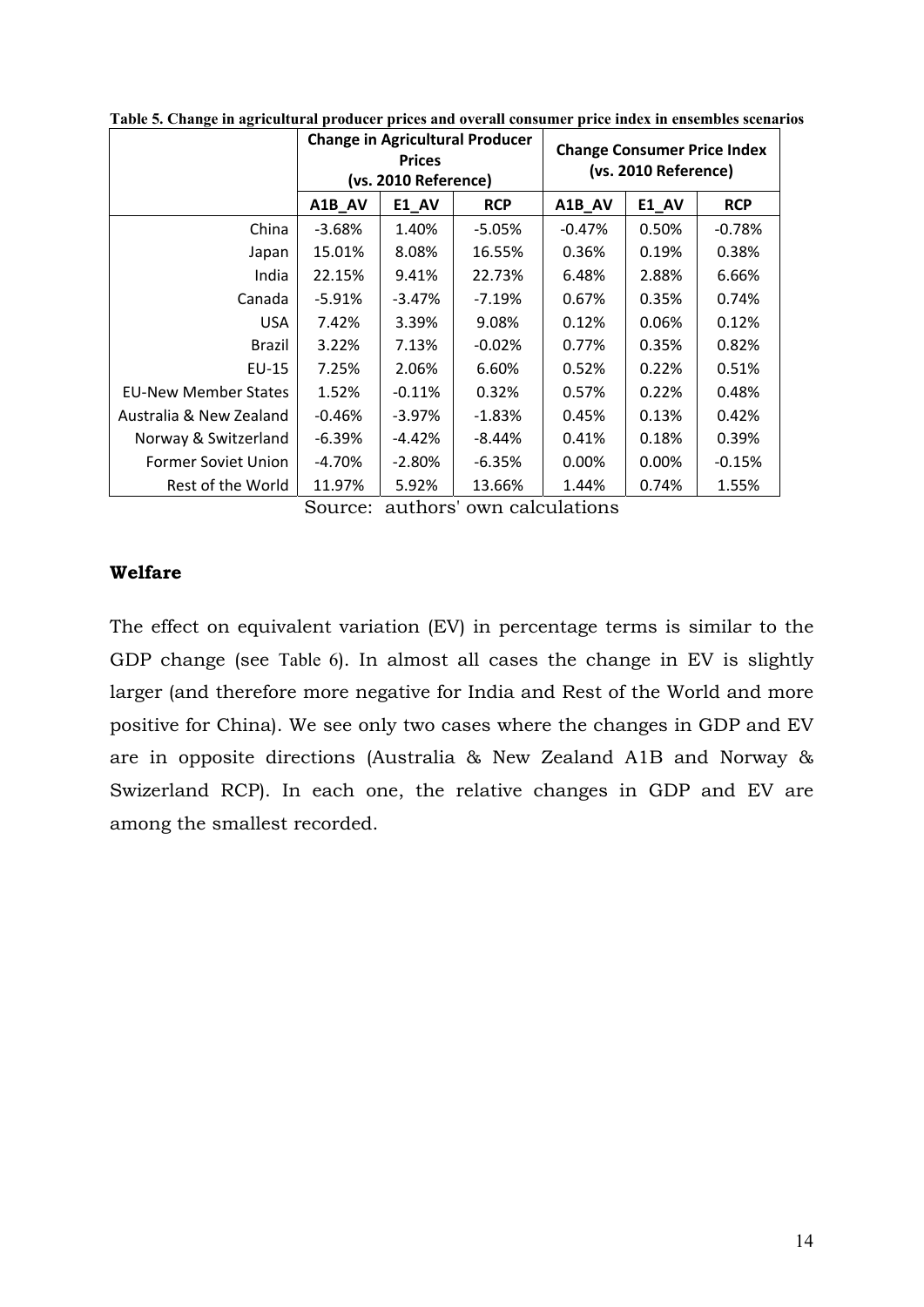|                             | Change in Welfare (Equivalent Variation) due to Yield Shock |          |            |          |                      |            |  |
|-----------------------------|-------------------------------------------------------------|----------|------------|----------|----------------------|------------|--|
|                             |                                                             | % Change |            |          | Absolute (bn \$2004) |            |  |
|                             | A1B_AV                                                      | E1_AV    | <b>RCP</b> | A1B AV   | E1 AV                | <b>RCP</b> |  |
| China                       | 0.82%                                                       | $-0.31%$ | 1.14%      | 17.2     | $-6.4$               | 24.0       |  |
| Japan                       | $-0.50\%$                                                   | $-0.29%$ | $-0.54%$   | $-22.5$  | $-12.9$              | $-24.1$    |  |
| India                       | $-5.89\%$                                                   | $-2.69%$ | $-6.02%$   | $-42.4$  | $-19.4$              | -43.4      |  |
| Canada                      | 0.23%                                                       | 0.12%    | 0.29%      | 2.2      | 1.2                  | 2.8        |  |
| <b>USA</b>                  | $-0.18\%$                                                   | $-0.09%$ | $-0.20%$   | $-29.7$  | $-15.7$              | $-32.9$    |  |
| Brazil                      | $-0.25%$                                                    | $-0.74%$ | 0.13%      | $-1.4$   | $-4.1$               | 0.7        |  |
| $EU-15$                     | $-0.43%$                                                    | $-0.15%$ | $-0.39%$   | $-41.6$  | $-15.0$              | $-38.3$    |  |
| <b>EU-New Member States</b> | $-0.20%$                                                    | 0.00%    | $-0.04%$   | $-1.1$   | 0.0                  | $-0.2$     |  |
| Australia & New Zealand     | $-0.05%$                                                    | 0.27%    | 0.07%      | $-0.6$   | 3.3                  | 0.9        |  |
| Norway & Switzerland        | $0.00\%$                                                    | 0.04%    | 0.07%      | 0.0      | 0.2                  | 0.4        |  |
| <b>Former Soviet Union</b>  | 0.53%                                                       | 0.31%    | 0.76%      | 2.5      | 1.5                  | 3.6        |  |
| Rest of the World           | $-1.67%$                                                    | $-0.86%$ | $-1.87\%$  | $-77.3$  | $-39.8$              | $-86.7$    |  |
| Global Average / TOTAL      | $-0.46%$                                                    | $-0.25%$ | $-0.45%$   | $-194.7$ | $-107.2$             | $-193.1$   |  |

**Table 6. Change in Equivalent Variation in ensembles scenarios**

Source: authors' own calculations

In absolute terms, we estimate the global loss of welfare at between \$100 bn and \$200 bn, depending on the scenario. The greatest fall is seen in the Rest of the World, while substantial losses are also seen in India, Japan, USA and EU-15 – although proportionally the loss to India is by the far the greatest.

### *4.2 Impact on international trade*

#### **Agricultural trade**

Absolute changes in agricultural exports are shown in Table 7. The main impact of the yield change involves a reduction in net exports by the Rest of the World, and a sharp increase in net exports from China, Canada, Former Soviet Union and Australia & New Zealand. The general pattern is that countries with positive (negative) yield changes export more (less) because their agriculture prices fall, improving their competitiveness.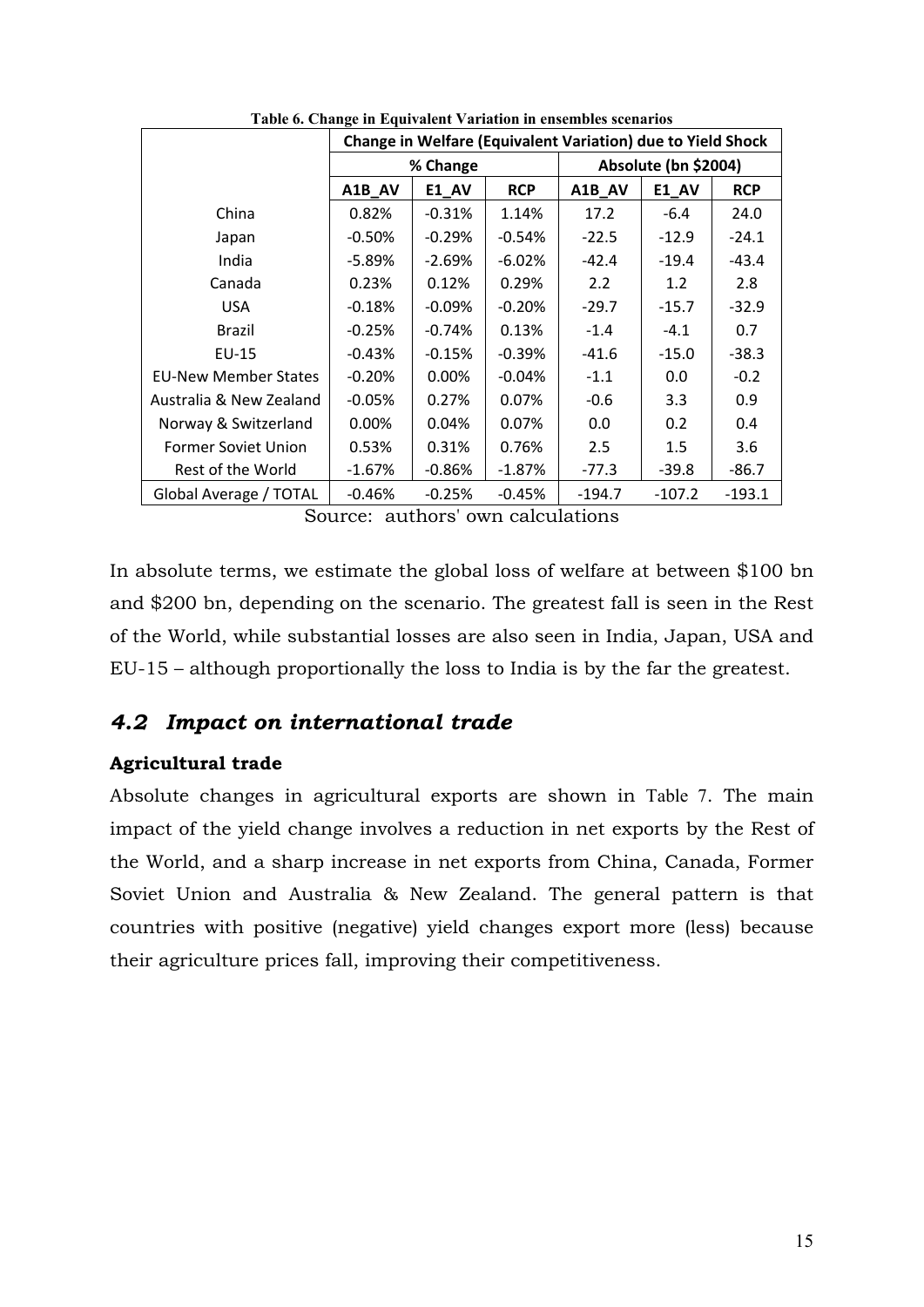|                             | <b>Agricultural Exports in 2010</b> |                               |    |    |  |  |  |  |
|-----------------------------|-------------------------------------|-------------------------------|----|----|--|--|--|--|
|                             |                                     | bn \$2004                     |    |    |  |  |  |  |
|                             | Reference                           | A1B_AV<br>E1 AV<br><b>RCP</b> |    |    |  |  |  |  |
| China                       | 11                                  | 14                            | 11 | 15 |  |  |  |  |
| Japan                       | 1                                   | 1                             | 1  | 1  |  |  |  |  |
| India                       | 4                                   | 3                             | 3  | 3  |  |  |  |  |
| Canada                      | 14                                  | 20                            | 17 | 21 |  |  |  |  |
| <b>USA</b>                  | 38                                  | 36                            | 38 | 35 |  |  |  |  |
| <b>Brazil</b>               | 16                                  | 17                            | 15 | 19 |  |  |  |  |
| EU-15                       | 19                                  | 18                            | 19 | 18 |  |  |  |  |
| <b>EU-New Member States</b> | 7                                   | 8                             | 8  | 8  |  |  |  |  |
| Australia & New Zealand     | 22                                  | 26                            | 27 | 27 |  |  |  |  |
| Norway & Switzerland        | 4                                   | 5                             | 4  | 5  |  |  |  |  |
| <b>Former Soviet Union</b>  | 7                                   | 9                             | 8  | 9  |  |  |  |  |
| Rest of the World           | 73                                  | 63                            | 67 | 60 |  |  |  |  |

**Table 7. Change in exports in ensembles scenarios**

Source: authors' own calculations

Table 8 shows the proportion of each region's own consumption of agricultural products that is produced domestically, giving a measure of food security (although it should be noted that this sector does not include manufactured food products). Taken together, Table 7 and Table 8 show the increase in import dependency of India and Rest of the World in absolute terms, as well as the dramatic rise (in relative terms) of exports from certain regions. For example, Canada and Australia & New Zealand provide over 20% of global exports in each yield change scenario, compared to under 17% in the Reference scenario.

|                            | o or Agricultural Consumption Produced Domestically |         |         |            |  |  |  |  |
|----------------------------|-----------------------------------------------------|---------|---------|------------|--|--|--|--|
|                            | [production / (production + imports - exports)]     |         |         |            |  |  |  |  |
|                            | Reference<br>2010                                   | A1B_AV  | E1_AV   | <b>RCP</b> |  |  |  |  |
| China                      | 96.75%                                              | 98.16%  | 96.92%  | 98.39%     |  |  |  |  |
| Japan                      | 85.90%                                              | 83.55%  | 84.57%  | 83.26%     |  |  |  |  |
| India                      | 99.86%                                              | 98.76%  | 99.37%  | 98.75%     |  |  |  |  |
| Canada                     | 116.09%                                             | 129.59% | 123.15% | 131.78%    |  |  |  |  |
| <b>USA</b>                 | 102.55%                                             | 101.79% | 102.36% | 101.08%    |  |  |  |  |
| <b>Brazil</b>              | 118.22%                                             | 120.25% | 116.62% | 121.89%    |  |  |  |  |
| $EU-15$                    | 91.59%                                              | 91.08%  | 91.80%  | 91.24%     |  |  |  |  |
| <b>EU-New Member</b>       |                                                     |         |         |            |  |  |  |  |
| <b>States</b>              | 99.06%                                              | 100.39% | 99.82%  | 100.66%    |  |  |  |  |
| Australia & New            |                                                     |         |         |            |  |  |  |  |
| Zealand                    | 111.21%                                             | 116.08% | 115.94% | 117.09%    |  |  |  |  |
| Norway & Switzerland       | 94.89%                                              | 103.26% | 99.45%  | 104.63%    |  |  |  |  |
| <b>Former Soviet Union</b> | 100.75%                                             | 104.69% | 102.95% | 105.32%    |  |  |  |  |
| Rest of the World          | 102.52%                                             | 100.40% | 101.36% | 99.80%     |  |  |  |  |

**Table 8. Change in share of agricultural consumption produced domestically, per GEM-E3 region % of Agricultural Consumption Produced Domestically** 

Source: authors' own calculations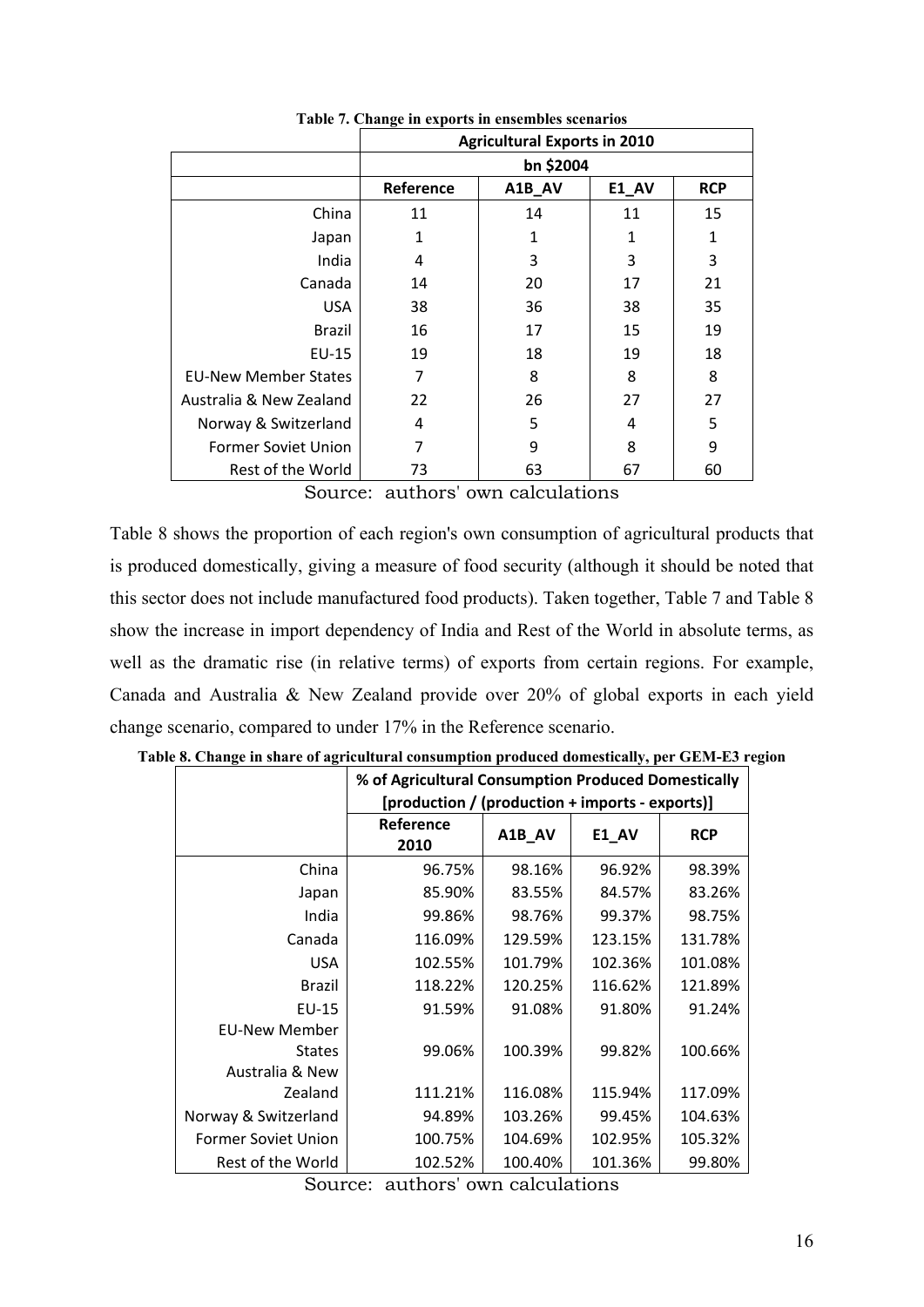#### **Non-agricultural trade**

In terms of non-agricultural trade, our results show a number of different regional responses to the yield change (see Table 9). In *Comparative advantage* regions, increases (falls) in yield are accompanied by reductions (increases) in non-agricultural trade as economies alter specialisation into (away from) agriculture. In other regions, yield changes and changes in nonagricultural net trade occur in the same direction, meaning that increases (reductions) in agricultural productivity are accompanied by increases (reductions) in net exports from other sectors.

*Comparative advantage* regions are able to shift away from agricultural trade as their productivity declines (or into agricultural trade as productivity increases). This suggests that production technologies and consumer preferences are sufficiently flexible to allow the wider economy to adapt to (and partially mitigate) the change in yields.

Japan, USA and EU-15 are able to counteract falls in agricultural yield with increased net exports in other sectors. This is also true of the Rest of the World in some scenarios, though here there are likely to be substantial intraregional differences given the level of aggregation. Canada, Australia & New Zealand, Norway & Switzerland and the Former Soviet Union respond to yield increases with reductions in non-agricultural net exports, suggesting that these economies increase specialisation in agriculture and/or increase imports of other goods as a result of the productivity increase.

In other regions, by contrast, non-agricultural trade responds in the same direction as the yield change. For India (and in some scenarios China, Brazil and EU-New Member States) a fall in agricultural yields is accompanied by deterioration in other sectors' net trade position. This implies that the income effect (the global GDP fall) outweighs the ability of the economy to alter its specialisation and/or that low per capita incomes reduce the ability of consumers to substitute out of agricultural products in the face of high prices. In the two scenarios where yields increase in China, we also see an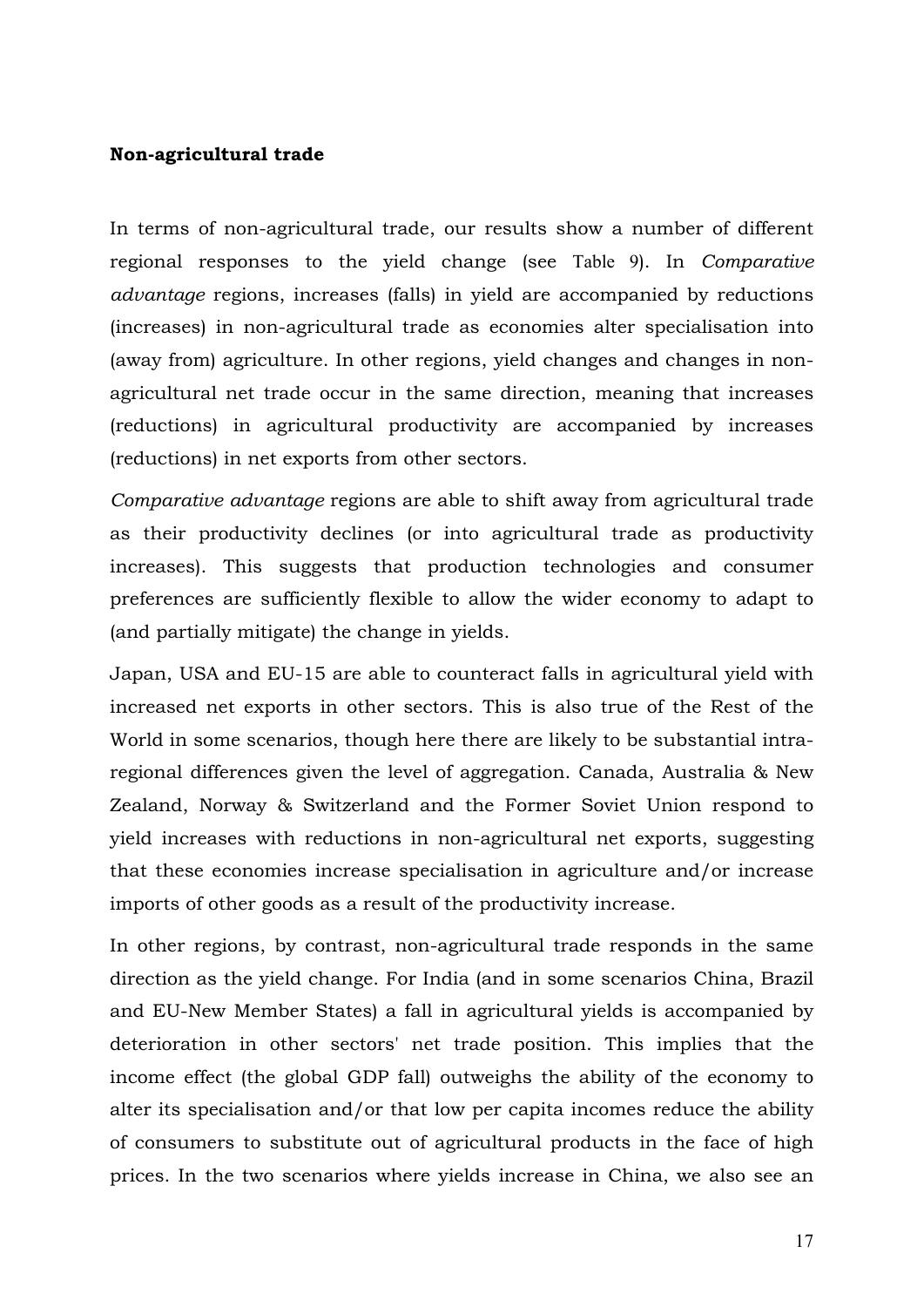improvement in non-agricultural trade performance which may be due to the fall in domestic input prices created by the positive yield shock (Table 5 shows that China is the only region to experience a notable fall in the wholeeconomy price level following a positive yield shock).

|                             |       | A1B AV<br>E1 AV |           | <b>RCP</b> |           |           |
|-----------------------------|-------|-----------------|-----------|------------|-----------|-----------|
|                             |       | Non-Ag          |           | Non-Ag     |           | Non-Ag    |
|                             | Yield | Trade           | Yield     | Trade      | Yield     | Trade     |
| China                       | $+$   | $+$             |           |            | $+$       | $\ddot{}$ |
| Japan                       |       | $+$             |           | $+$        |           | ÷         |
| India                       |       |                 |           |            |           |           |
| Canada                      | $+$   |                 | $+$       |            | $\ddot{}$ |           |
| <b>USA</b>                  |       | $+$             |           | $+$        |           | ÷         |
| <b>Brazil</b>               |       |                 |           |            | $+$       |           |
| EU-15                       |       | $+$             |           | $+$        |           | ÷         |
| <b>EU-New Member States</b> |       |                 | $+$       |            | $+$       |           |
| Australia & New Zealand     | $+$   |                 | $+$       |            | $\ddot{}$ |           |
| Norway & Switzerland        | $+$   |                 | $+$       |            | $\ddot{}$ |           |
| Former Soviet Union         | $+$   |                 | $\ddot{}$ |            | $\ddot{}$ |           |
| Rest of the World           |       |                 |           | $\ddot{}$  |           | $\ddot{}$ |

**Table 9. Comparison of change in yield and change in non-agricultural trade balance in ensembles scenarios**

Source: authors' own calculations

### **4.3 Agriculture damage function**

Many researchers are interested in the reduced-form function linking climate variables with climate impacts. In the review of Hitz and Smith (2004) they concluded that the agriculture damage function is parabolic, with growing damages as temperature increases up to a threshold, after which damages fall and even become net benefits.

Simplified integrated assessment models (e.g. the DICE model of Nordhaus, 1994) use the so-called damage function linking temperature change with GDP change. The empirical evidence used in this article allows exploring the shape of that damage function.

Figure 2 presents the relationship between yield changes and temperature change in USA. There appears to be a negative correlation between both variables. Source: authors' own calculations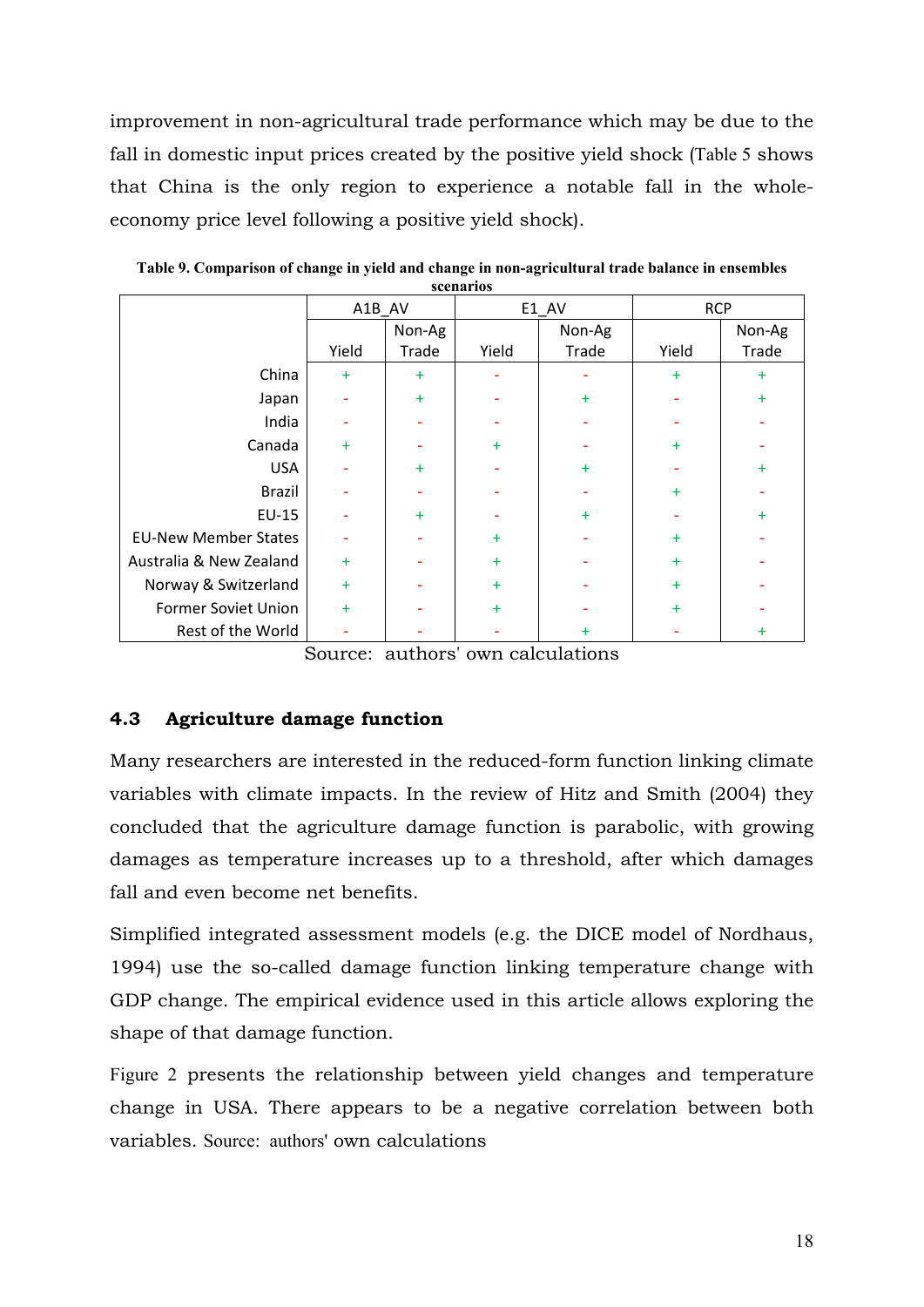Figure 3 represents the case of India, where the sensitivity of yield changes to temperature change is much higher, approximately twice that of the USA. For the regions for which yield changes are positive, one would expect a positive correlation. That is the case for instance of China (Figure 4).



**Figure 2. Agriculture yield changes and temperature changes for the A1B and E1 scenarios in USA** 

Source: authors' own calculations

**Figure 3. Agriculture yield changes and temperature changes for the A1B and E1 scenarios in India**



Source: authors' own calculations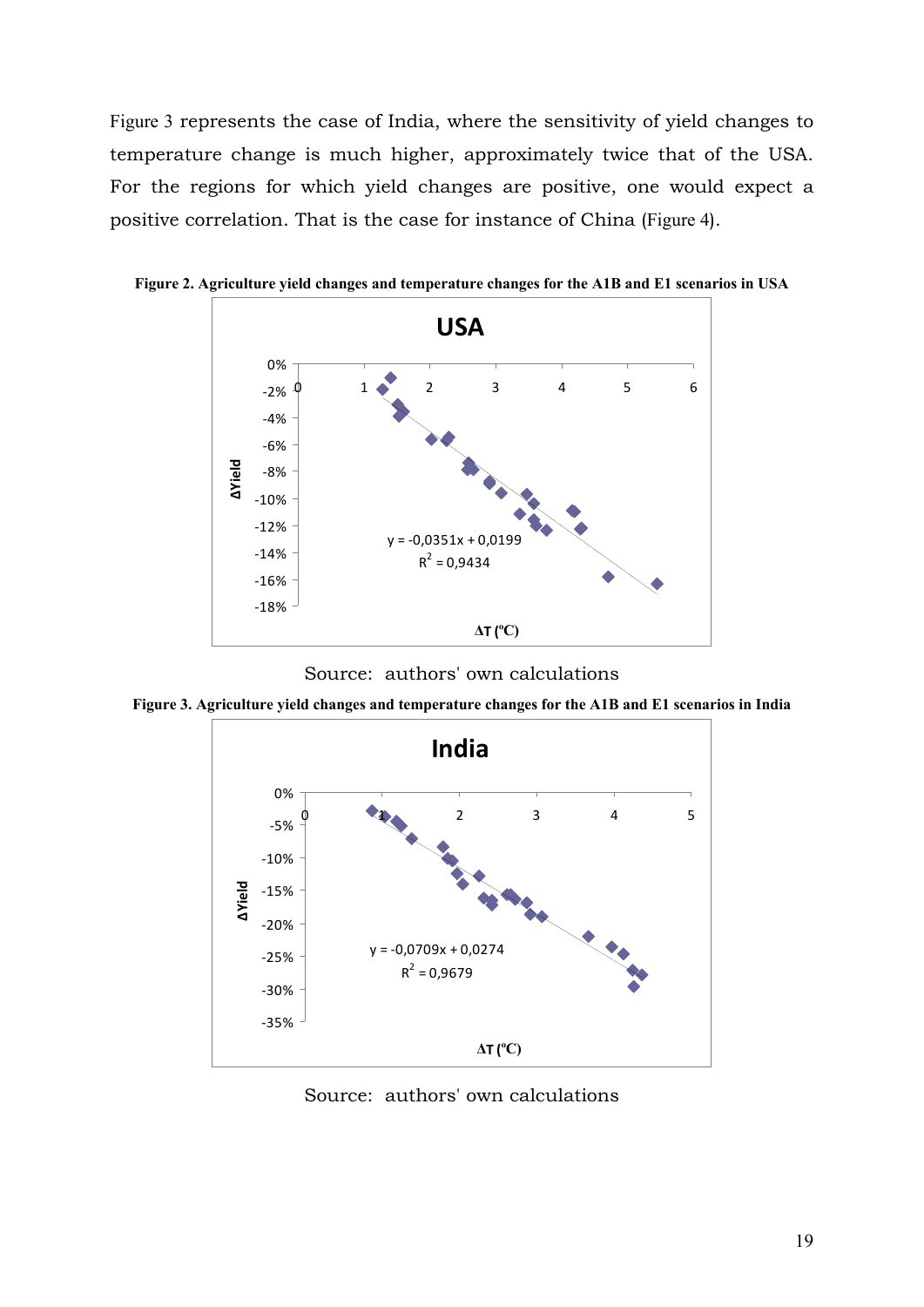



Source: authors' own calculations

The next step is to relate directly the GDP change against the temperature change. Figure 5represents such first attempt for USA: temperature change in USA (the difference between the average of the 2071-2100 period and the average of the 1961-1990 period) vis-à-vis the GDP change. The figure suggests that there is a positive correlation between temperature change and GDP loss.



Source: authors' own calculations

For the case of India (Figure 6), due to the noted high share of agriculture in GDP, the elasticity of GDP change to temperature change is approximately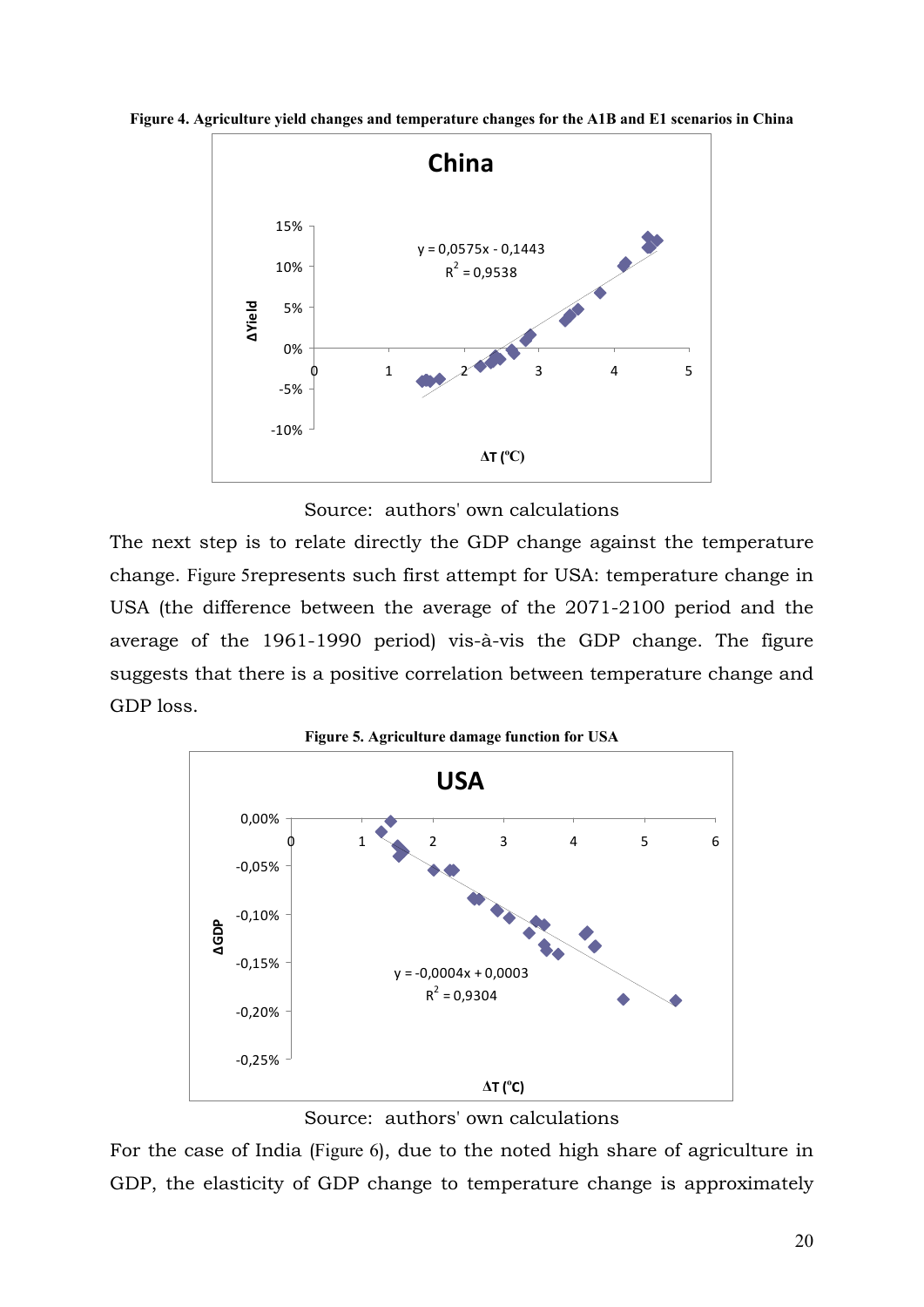four times larger than the USA value. Further econometric work is required to fully analyse those correlations, including also precipitation and CO2 and explanatory variables.



Source: authors' own calculations

## **5 Conclusions**

We have integrated agriculture yield changes estimates from a set of 27 climate runs into an economic general equilibrium model. A comparative static framework has been used to estimate the damages if the climate of the 2080s would occur today.

We conclude that the global welfare loss induced by the high emission scenarios (leading to approximately a 4°C global temperature increase) would mean approximately a \$200 bn global loss, which would be reduced by half under a 2°C scenario. Regionally, the net welfare damages are directly proportional to the yield change. Regions experiencing positive yield change are able to increase agricultural production and exports, resulting in improved welfare. In China, high positive yield changes improve the competitiveness of the whole economy. Other regions such as Canada and Australia & New Zealand experience welfare improvements as their share in global agricultural exports increases significantly. On the other hand,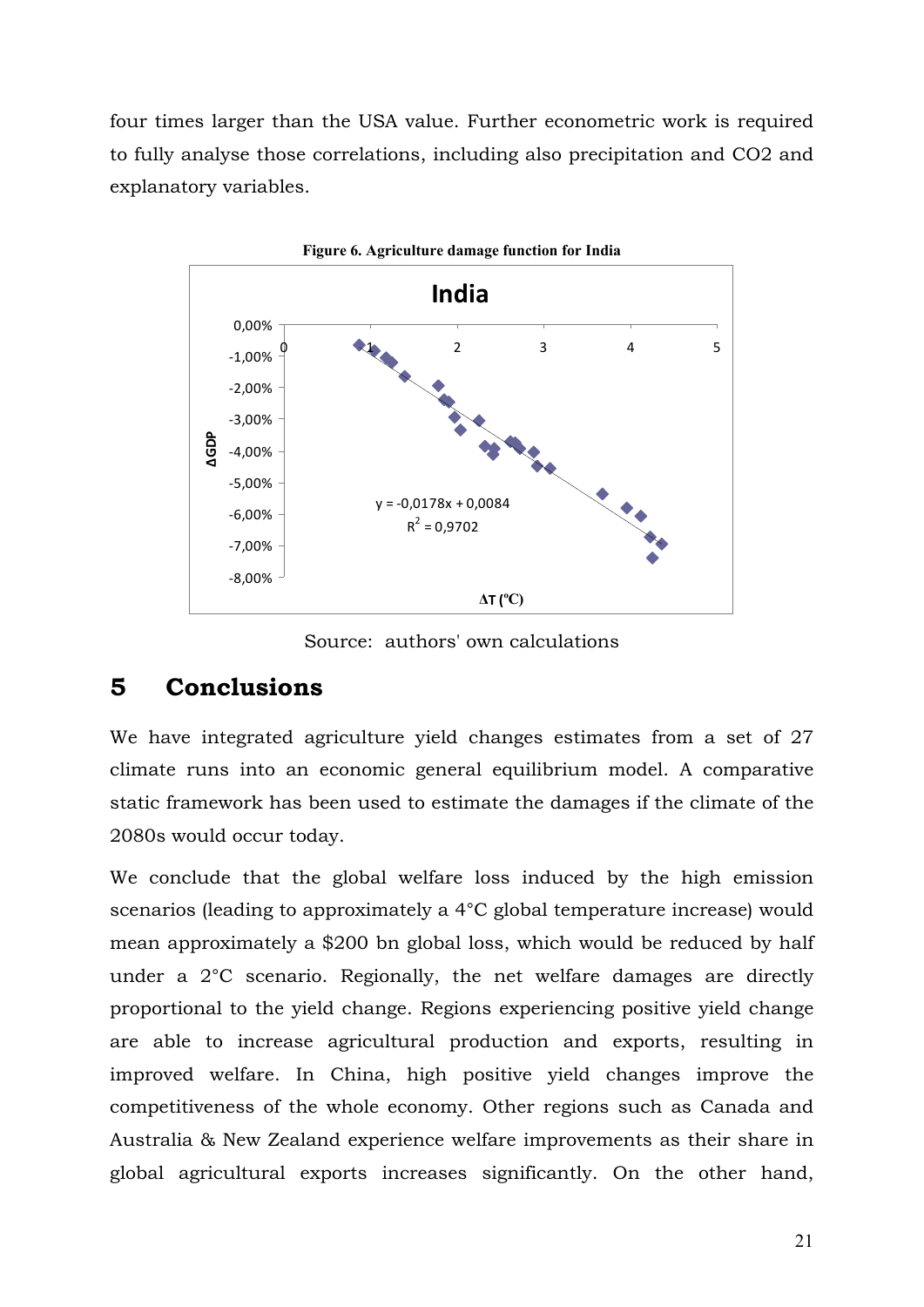welfare is reduced in regions suffering yield losses. This is felt most sharply in India where crop production is an important share of GDP and yield losses are most severe. In some scenarios, net export regions such as Brazil and Rest of the World also experience welfare losses as yield losses worsen their competitive position.

Furthermore, this article suggests an approach for estimating agriculture damage functions, which potentially can be fed into integrated assessment models of climate change, such as Nordhaus' DICE model. The approach has the following key features. Firstly, it is based on a set of high-resolution climate data. Secondly, a bottom-up biophysical model is run to estimate the physical impacts. Finally, the physical impacts are integrated into a CGE model. The first and third characteristics reinforce the spatial consistency of the analysis, improving the credibility of the damage functions.

As further work the authors are planning to explore an alternative specification of the agriculture productivity change, modifying directly land productivity. Adaptation will be also considered in the analysis, with a particular emphasis on their costs to the agriculture sector. The richness of climate runs would also allow making a stochastic analysis of the impacts of climate change on the world economy, accounting for other sources of uncertainty as well. Expanding the sectoral and regional disaggregation of the model would improve the richness of the analysis. Finally, a panel data econometric analysis of the agriculture damage functions could provide a new set of regional agriculture damage functions, which would have the novelty of being derived from the same coherent global framework.

#### **Acknowledgements**

Authors acknowledge the financial contribution from the FP7 ClimateCost research project. The ENSEMBLES climate data used in this work was funded by the EU FP6 Integrated Project ENSEMBLES (Contract number 505539) whose support is gratefully acknowledged. We thank the Max-Planck Institute for Meteorology, the Danish Meteorological Institute and the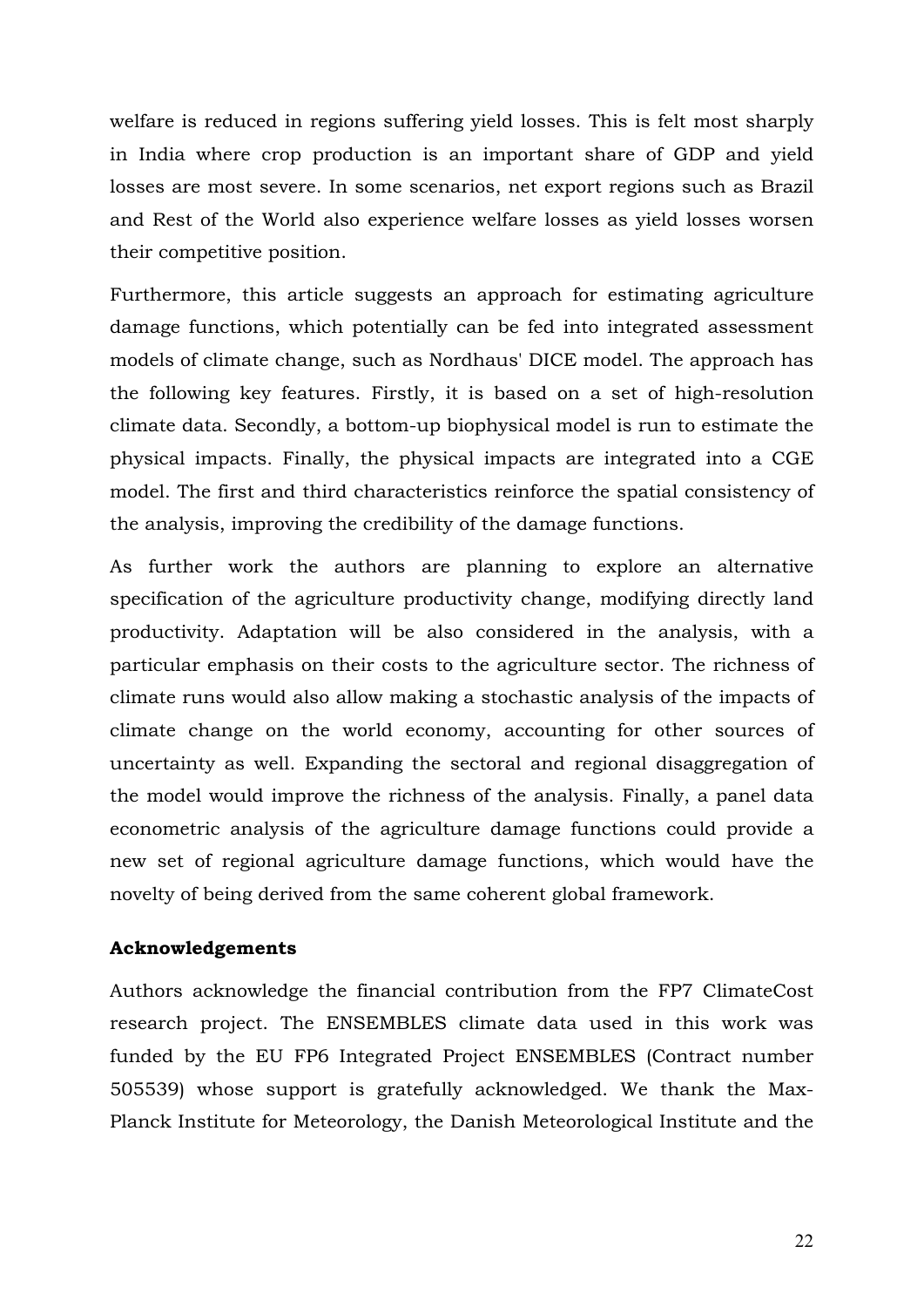Centre National de Recherches Météorologiques for making their simulation data available for the project.

### **References**

Aaheim A, Amundsen H, Dokken T, Ericson T, Wei T (2009) A macroeconomic assessment of impacts and adaptation to climate change in Europe. CICERO Report 2009:06.

Armington PS (1969) A Theory of Demand for Products Distinguished by Place of Production. International Monetary Fund Staff Papers 16: 159-176.

Barrios S, Bertinelli L and E Strobl (2010) Trends in Rainfall and Economic Growth in Africa: A Neglected Cause of the African Growth Tragedy. Review of Economics and Statistics 92(2):350-366.

Christensen OB, Goodess CM, Harris I. Watkiss P (2011) European and Global Climate Change Projections: Discussion of Climate Change Model Outputs, Scenarios and Uncertainty in the EC RTD ClimateCost Project. In Watkiss, P (Editor), 2011. The ClimateCost Project. Final Report. Volume 1: Europe. Published by the Stockholm Environment Institute, Sweden, 2011. ISBN 978-91-86125-35-6.

Ciscar JC, Iglesias A, Feyen L, Szabó L, Van Regemorter D, Amelung B, Nicholls R, Watkiss P, Christensen OB, Dankers R, Garrote L, Goodess CM, Hunt A, Moreno A, Richards J, and Soria A (2011) Physical and economic consequences of climate change in Europe. Proc. Natl Acad. Sci. USA 108:2678-2683 doi:10.1073/pnas.1011612108

Ciscar JC, Szabó L, van Regemorter D, Soria A (2012) The integration of PESETA sectoral economic impacts into the GEM-E3 Europe model: methodology and results. Climatic Change (access on-line).

Cline R (2007) Global Warming and Agriculture: Impact Estimates by Country. Center for Global Development. Peterson Institute for International Economics.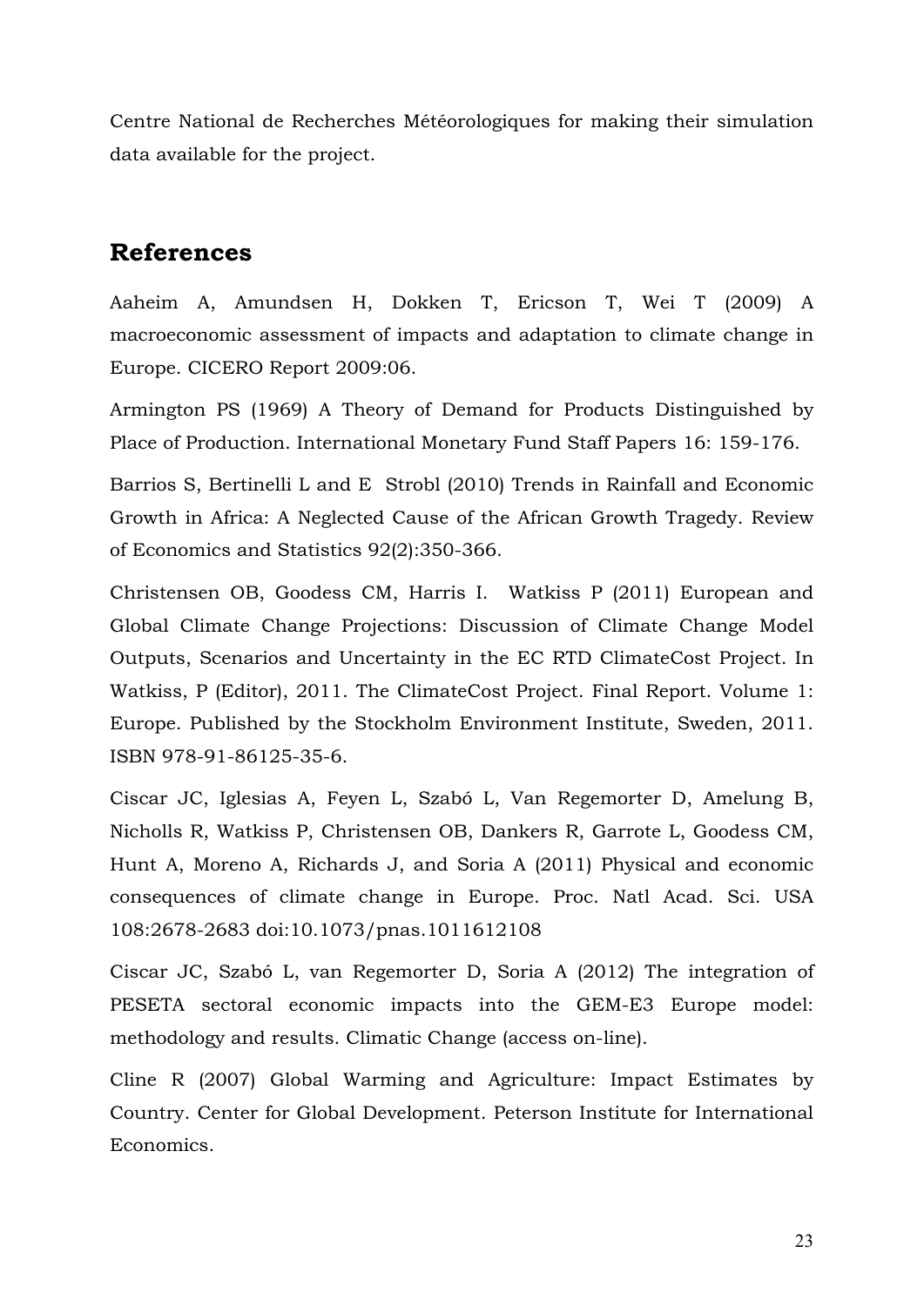E3MLAB (2010) General Equilibrium Model for Economy –Energy – Environment, Model Model manual, http://www.e3mlab.ntua.gr/manuals/Manual\_of\_GEM-E3.pdf

FAO (2012) Value of Agricultural Production. Accessed from FAOSTAT, Rome. http://faostat.fao.org

Hanemann WM (2008) What is the economic cost of climate change?. Department of Agricultural and Resource Economics, UC Berkeley.

Hertel TW, Burke MB, Lobell DB (2010) The poverty implications of climateinduced crop yield changes by 2030. Global Environmental Change 20:577- 585

Hitz S, Smith J (2004) Estimating global impacts from climate change. Global Environ. Change 14:201-218.

Iglesias A, Quiroga S, Diz A (2011) Looking into the future of agriculture in a changing climate. European Review of Agricultural Economics pp. 1–21, doi:10.1093/erae/jbr037

Iglesias A, Garrote L, Quiroga, M, Moneo M (2012) A regional comparison of the effects of climate change on agriculture in Europe. Climatic Change (online access).

Jorgenson DW, Goette R J, Hurd BH, Smith JB (2004) US market consequences of global climate change. Pew Center on Global Climate Change

Moss RH, Edmonds JA, Hibbard KA, Manning MR, Rose SK, van Vuuren DP, Carter TR, Emori S, Kainuma M, Kram T, Meehl GA, Mitchell JFB, Nakicenovic N, Riahi K, Smith SJ, Stouffer RJ, Thomson AM, Weyant JP, Wilbanks TJ (2010) The next generation of scenarios for climate change research and assessment. Nature 463, 747-756. doi:10.1038/nature08823.

Nakicenovic N, Swart R (Eds.) (2000) Intergovernmental Panel on Climate Change. Special Report on Emissions Scenarios. Cambridge Univ Press, Cambridge, UK.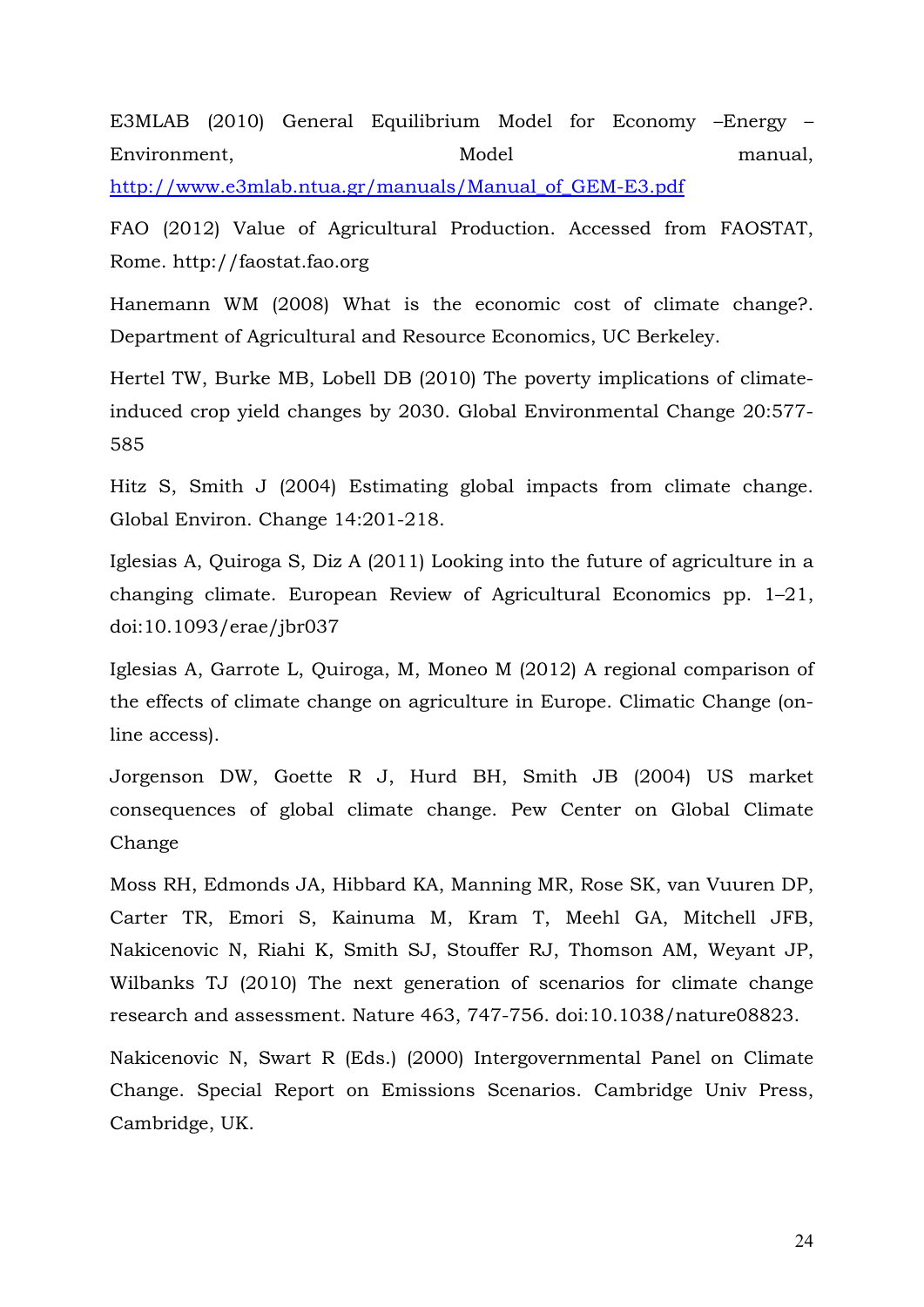Nordhaus WD (1994) Managing the Global Commons. The Economics of Climate Change. The MIT Press

Parry ML, Rosenzweig C, Iglesias A, Livermore M, Fischer G (2004) Effects of climate change on global food production under SRES emissions and socioeconomic scenarios. Global Environmental Change 14:53–67.

Reilly J, Paltsev S, Felzer B, Wang X, Kicklighter D, Melillo J, Prinn R, Sarofim M, Sokolov A, Wang C (2007) Global economic effects of changes in crops, pasture, and forests due to changing climate, carbon dioxide, and ozone. Energy Policy 35:5370–5383.

Schlenkel W, Roberts MJ (2009) Nonlinear temperature effects indicate severe damages to US crop yields under climate change. Proc. Natl Acad. Sci. USA

Stern N (2007) The Stern Review of the Economics of Climate Change. Cambridge University Press